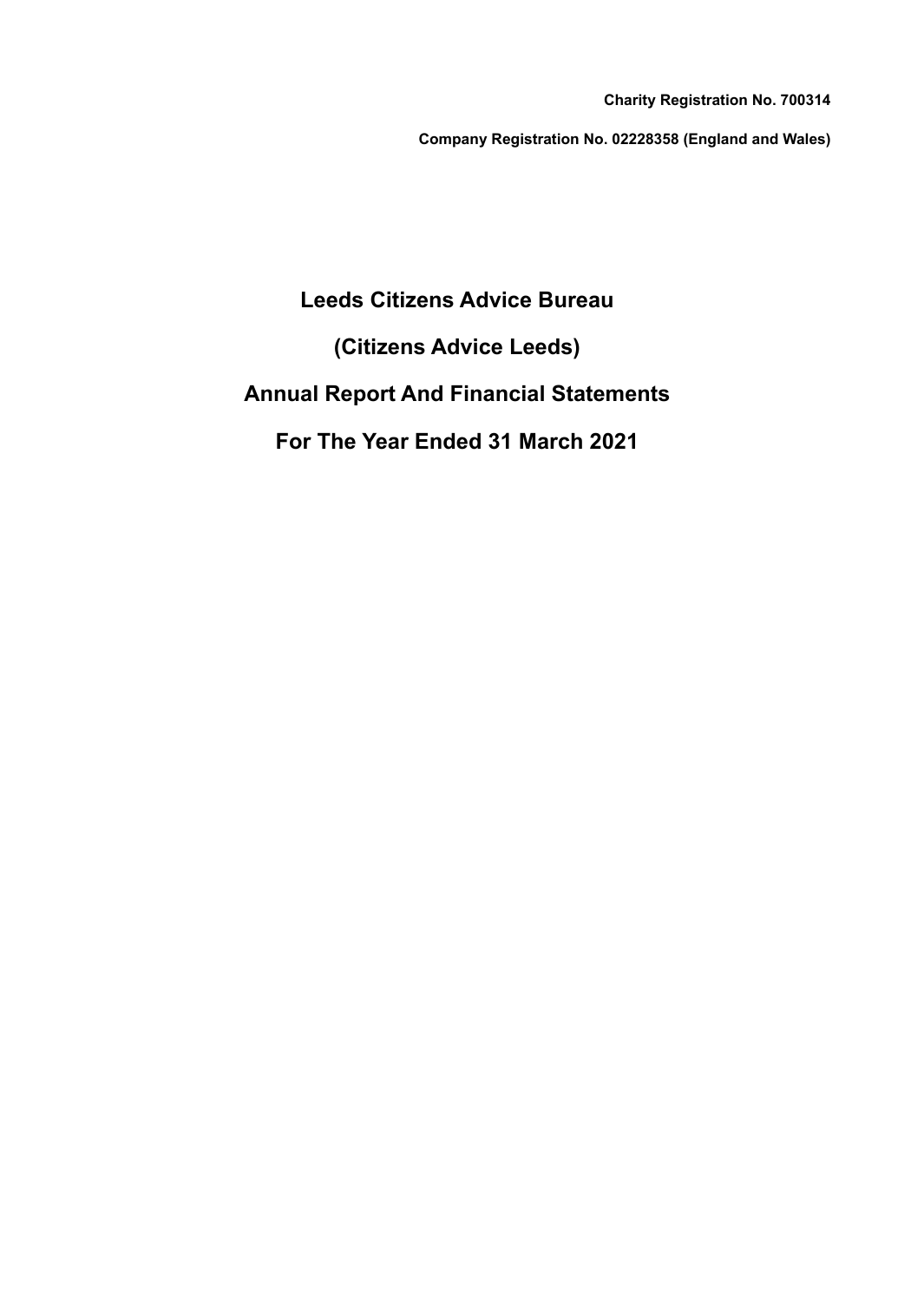# **LEEDS CITIZENS ADVICE BUREAU (CITIZENS ADVICE LEEDS) LEGAL AND ADMINISTRATIVE INFORMATION**

| <b>Trustees</b>                 | <b>Isobel Mills</b><br>Alison Lowe<br>Nigel John Turner<br><b>Richard Balfe</b><br>Rebecca Dearden<br><b>Ryk Downes</b><br>lan Lawson<br>Kenneth Patterson<br>Susan Samuel | (Chair)<br>(Vice Chair)<br>(Treasurer)<br>(resigned 25 November 2020)                                                                                |
|---------------------------------|----------------------------------------------------------------------------------------------------------------------------------------------------------------------------|------------------------------------------------------------------------------------------------------------------------------------------------------|
|                                 |                                                                                                                                                                            |                                                                                                                                                      |
| <b>Key Management Personnel</b> | Dianne Lyons<br><b>Badamkhand Palmer</b><br>Ed Browne<br>Ann Richardson Greaves                                                                                            | <b>Chief Executive</b><br>Finance Manager (from September 2021)<br>Finance Director (until September 2021)<br>Operations Director (until April 2021) |
| <b>Company secretary</b>        | D Lyons                                                                                                                                                                    |                                                                                                                                                      |
| <b>Charity number</b>           | 700314                                                                                                                                                                     |                                                                                                                                                      |
| <b>Company number</b>           | 02228358                                                                                                                                                                   |                                                                                                                                                      |
| <b>Registered office</b>        | <b>Oxford House</b><br>Oxford Row<br>Leeds<br>LS1 3BE                                                                                                                      |                                                                                                                                                      |
| <b>Auditor</b>                  | <b>Garbutt &amp; Elliott Audit Limited</b><br>33 Park Place<br>Leeds<br>LS1 2RY                                                                                            |                                                                                                                                                      |
| <b>Bankers</b>                  | Unity Trust Bank plc<br>4 Brindleyplace<br>Birmingham<br>B12HB                                                                                                             |                                                                                                                                                      |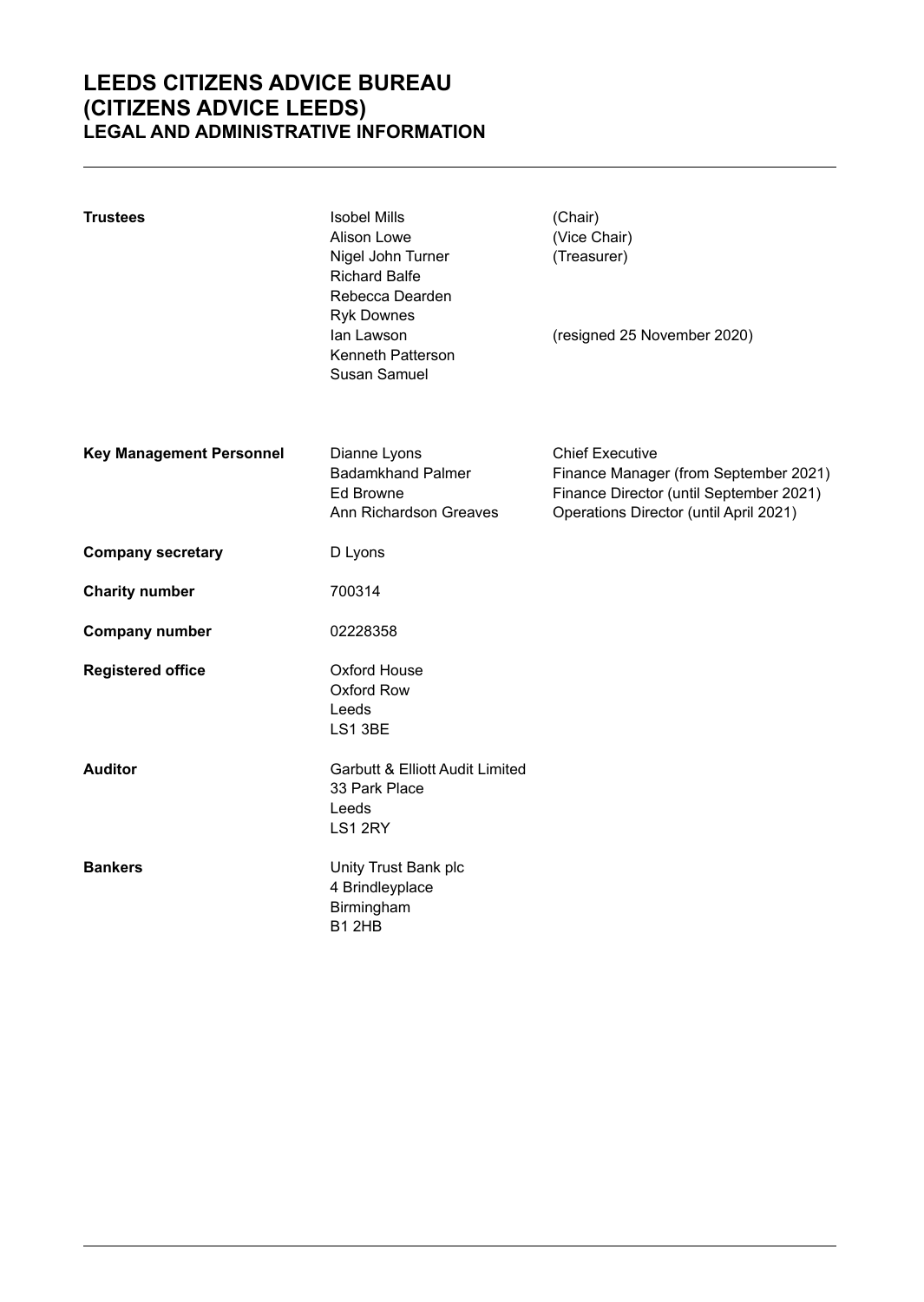# **LEEDS CITIZENS ADVICE BUREAU (CITIZENS ADVICE LEEDS) CONTENTS**

|                                         | Page        |
|-----------------------------------------|-------------|
| Chair's introduction                    | $\mathbf 1$ |
| Trustees' report                        | $2 - 7$     |
| Statement of Trustees' responsibilities | 8           |
| Independent auditor's report            | $9 - 12$    |
| Statement of financial activities       | 13          |
| <b>Balance sheet</b>                    | 14          |
| Statement of cash flows                 | 15          |
| Notes to the financial statements       | $16 - 33$   |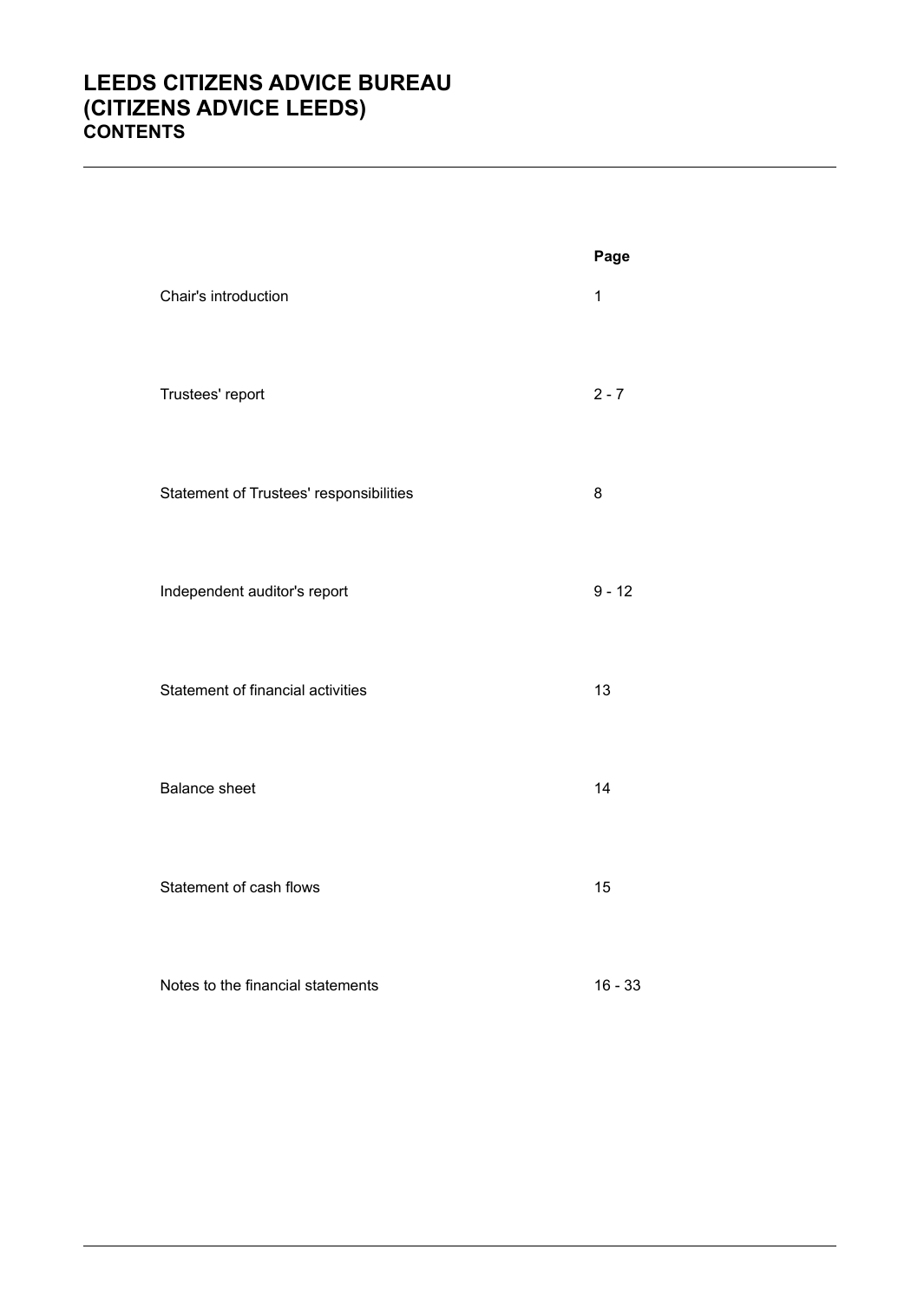Citizens Advice Leeds has a long and proud history of helping people with their problems. When we celebrated our 80th Anniversary in 2019, none of us could have imagined for a moment that 2020 would be a year of such turbulence, with, over the course of the pandemic, grief and loss marching in lockstep with dedication, innovation – and even hope.

Every aspect of the Citizens Advice Leeds service has been tested, from communications to performance management, from governance to collaboration, from the welfare of staff to simple, practical things like collecting post! We knew it was crucial from the outset of the Covid crisis to establish and sustain a new kind of rhythm, that of delivering digitally, and I am immensely grateful to all staff and volunteers for their resilience, their unceasing commitment to serving Leeds people and communities, and for the creative approaches they have all brought to getting the job done.

The report that follows sets out our achievements this year and our ambitions for the future which, despite the challenges of 2020, remain undimmed. A few key points from the current year are worth highlighting:

- Even with the suspension of face to face advice services we have continued to assist thousands of service users with nearly 23,000 people assisted through telephone and digital services.
- Over £2.5 million was generated for clients through benefits advice, recovery of compensation and other advice, an average of £109 per client.
- 32% of clients who have accessed services this year were from Black, Asian or minority ethnic backgrounds.
- 41% of clients identify as having a long-term health condition.

For all its difficulties, this has been a year rich in learning. Moving forward as an organisation, we have identified a number of operational themes that will frame our near and longer-term thinking and planning. At the operational level:

- The enforced switch to provision of support via digital channels has been transformational, but we need to ensure the transformation "sticks". This means not only helping advisers to thrive on new ways of working but also ensuring that our commitments to inclusion and accessibility are built in to them.
- Diversification of funding, never far from the minds of Trustees, will be vital. Leeds City Council has been steadfast in its financial and political support for the organisation throughout the pandemic, but we know that public funding will come under pressure and that several nationally funded projects will be retendered in 2021.
- This has also been the best of times to be part of a national membership organisation, and we have benefited greatly from Citizens Advice's reach and support during this year.

In terms of strategy, this year has taught us three things. They are not new. It is rather that Covid has shone a much brighter light on all of them:

- The unequal impacts of the pandemic on the economy and on the social fabric of communities is certain to mean we will be dealing with more clients, with different demographics, and with problems that are more acute, starker, and that have more profound consequences.
- Equality, diversity, and inclusion need to be embedded in everything we do. The best organisations are not satisfied with disavowing racism, but drive forward anti-racist policies and practices. We want to be among the best and are developing measures to hold ourselves accountable to the communities we serve.
- We remain fiercely committed to face to face services and will reintroduce them as quickly as we can while adhering to the most rigorous Covid-secure standards. We understand completely that reintroduce does not mean do exactly as we used to. Far from it. Our new premises give us the perfect opportunity to revision this crucial, and special, channel of engagement.

We contemplate this revisioning, and, indeed, all that the next few years may bring, not with trepidation but with confidence.

#### **Isobel Mills, Chair of Trustees**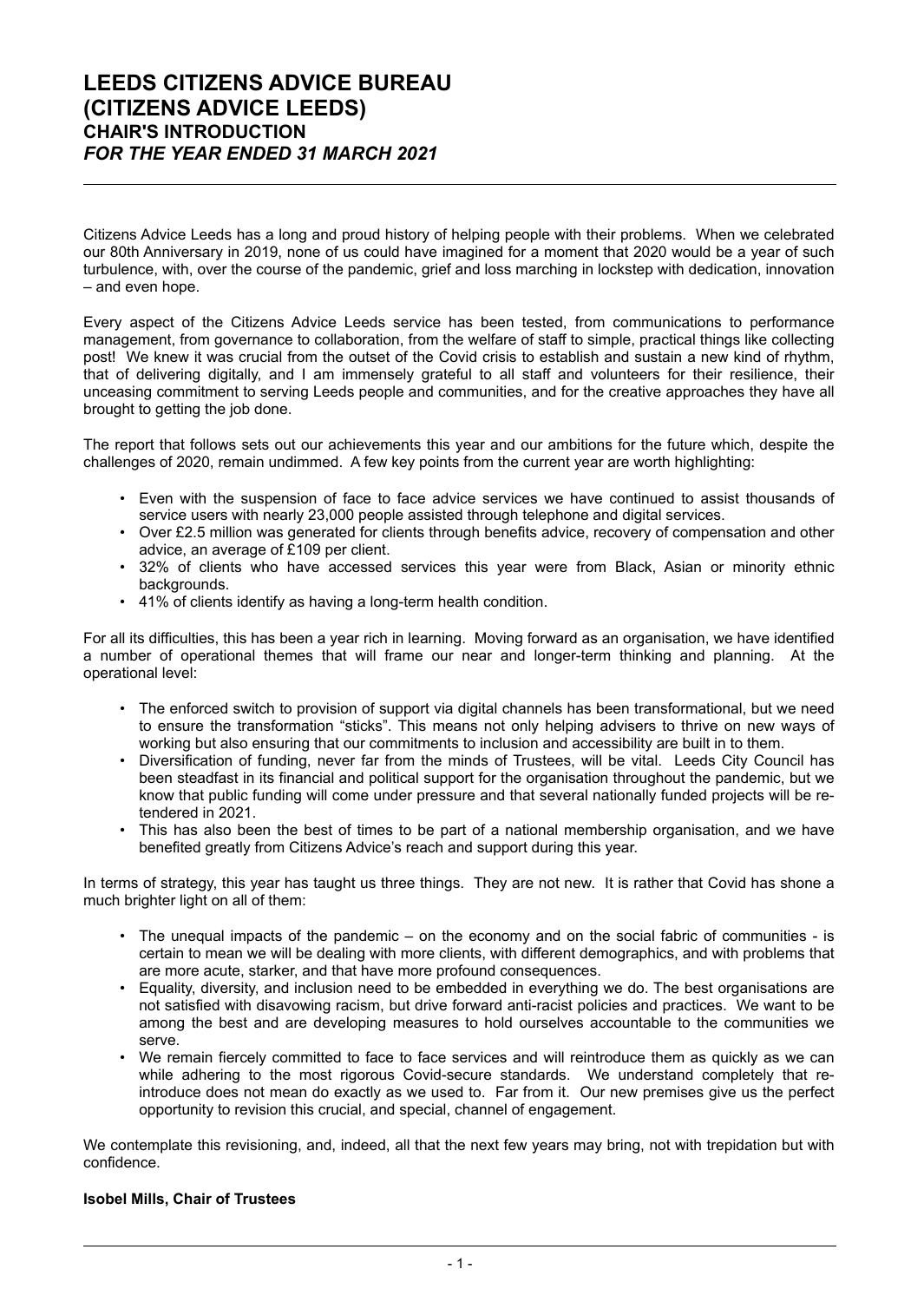# **LEEDS CITIZENS ADVICE BUREAU (CITIZENS ADVICE LEEDS) TRUSTEES' REPORT (INCLUDING DIRECTORS' REPORT)** *FOR THE YEAR ENDED 31 MARCH 2021*

## **Report of the Trustees for the Year Ended 31 March 2021**

The trustees who are also directors of the charity for the purposes of the Companies Act 2006, present their report with the financial statements of the charity for the year ended 31 March 2021. The trustees have adopted the provisions of Accounting and Reporting by Charities: Statement of Recommended Practice applicable to charities preparing their accounts in accordance with the Financial Reporting Standard applicable in the UK and Republic of Ireland (FRS 102) (effective 1 January 2015).

#### **Reference and Administrative Details**

The Legal and Administrative Information page forms part of this report.

### **Objectives and activities**

The Charity's objects are to promote any charitable purpose for the benefit of the community in the Leeds Metropolitan District and surrounding areas ("the area of benefit") by the advancement of education, the protection and preservation of health and the relief of poverty, sickness and distress. Citizens Advice Leeds seeks to achieve these aims by providing a comprehensive service of information, advice and representation and by working to achieve policy change for the benefit of those in greatest need. We have referred to the guidance contained in the Charity Commission's general guidance on public benefit when reviewing our aims and objectives and in planning our future activities. In particular, the trustees consider how planned activities will contribute to the aims and objectives they have set.

As a member of the national Citizens Advice service, Citizens Advice Leeds aims to give people the knowledge and the confidence they need to find a way forward - whoever they are and whatever their problem. We provide advice that is free, independent, confidential and impartial; we value diversity, promote equality and challenge discrimination.

Citizens Advice Leeds provides a generalist advice service that covers a wide range of subjects including Benefits, Debt, Employment, Housing, Pensions Guidance and Utilities. We run our services in accordance with the Advice Quality Standard, which we hold at Advice with Casework level. Quality of advice and organisation performance are monitored on an ongoing basis through the Citizens Advice Performance Quality Framework and we are audited annually. We are also regulated by the Financial Conduct Authority in relation to the debt advice we provide.

Our services are available via telephone, online and face-to-face channels. During 2020/21 our face-to-face services have been closed due to the Covid-19 pandemic but in normal circumstances we provide advice sessions at venues across Leeds and Bradford.

#### **Public benefit**

We have referred to the guidance contained in the Charity Commission's general guidance on public benefit when reviewing our aims and objectives and in planning our future activities. In particular, the trustees consider how planned activities will contribute to the aims and objectives they have set.

#### **Purpose and Values**

Citizens Advice Leeds is working for a fairer society where people are free from the effects of poverty and injustice.

Through our work we bring about changes for individuals, families and communities:

- We help people on low incomes to achieve better living conditions through increased income, better housing and improved health and wellbeing.
- We help people to fight back against discrimination, abuse and illegal and unfair practices.
- We make connections between individual situations and collective injustice and use our evidence to campaign for policy solutions locally and nationally.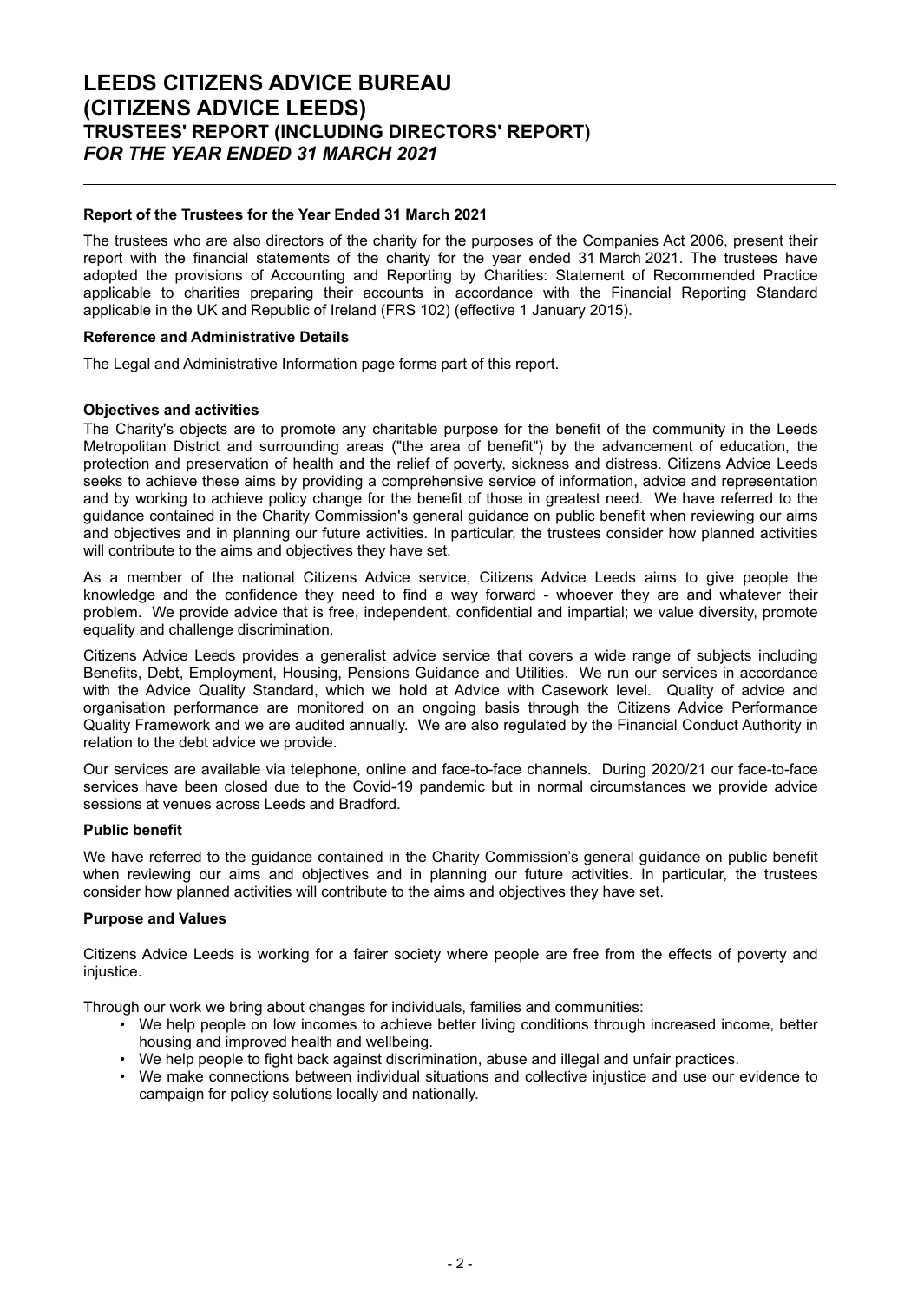Our work is underpinned by our commitments to:

- Valuing equality, diversity and inclusion in all aspects of our work.
- Providing advice services that are free to clients and independent of political, religious or other external influences.
- Good governance and robust performance management and financial planning.<br>• Developing our people and offering opportunities to build a career in the advice i
- Developing our people and offering opportunities to build a career in the advice sector.<br>• Encouraging innovation, resourcefulness and collaboration within our organisation and
- Encouraging innovation, resourcefulness and collaboration within our organisation and externally.

### **Achievements and performance**

At the start of 2020/21 the world was facing a very uncertain future and we therefore set ourselves just two priorities for the year:

- Maintaining access to advice remained our first priority with the expectation that we would have to make changes to the ways we deliver advice with, for example, an emphasis on telephone and online channels, the introduction of video calls and the development of new initiatives to ensure access for those who may struggle with online communications.
- Protecting the sustainability and resilience of the charity was also a key priority in light of high levels of uncertainty about funding streams.

Our progress in delivering against these priorities is described below.

#### **1. Maintaining access to advice**

During 2020/21 60 employees worked with Citizens Advice Leeds to help service users find solutions to their financial, housing, employment and other legal problems. While our face to face services remained closed during the year, we put all our resources into telephone/digital services delivered by staff working from home. We took the decision not to ask volunteers to work from home as we were unable to provide them with the IT equipment or remote supervision needed. This has had an effect on our capacity to answer calls but the diversion of all paid staff to telephone/digital services has partly compensated for that. Our staff have responded fantastically to the challenges of remote working, keeping services open Monday to Friday, 9-5, throughout the year.

Demand for advice has changed throughout the year with enquiries about housing and employment problems increasing while enquiries about benefits and debt issues have fallen for some of the year. The latter may seem counter intuitive, but government measures such as furlough, the increase to Universal Credit and forbearance measures in the benefits system, mean that immediate financial pressure was lessened for many. As those measures are withdrawn however, we expect to see a surge in demand in 2021.

During the year Citizens Advice introduced a freephone number for Adviceline, their nationally co-ordinated telephone advice service. Citizens Advice Leeds and Chapeltown Citizens Advice have been jointly delivering a service through a local number but we agreed that we should make the freephone facility available to Leeds residents. In January 2021 we therefore joined Adviceline but we have a local 0800 number so that our service remains focussed on local residents.

The number of people we've helped this year is below our target of 30,000, due to some of the issues described above, and the absence of volunteers from our workforce. We also saw an increase in the number of enquiries each client was experiencing, which had a knock on effect on client numbers, reflecting the difficult and complex situations that many clients were experiencing.

- We helped 22,899 service users through telephone and digital channels.
- They were helped to find answers to 67,385 enquiries:
	- 42% of enquiries were about Benefits and Tax Credit issues
	- 12% of enquiries were about Debt problems
	- 15% of enquiries were about Employment and Housing problems.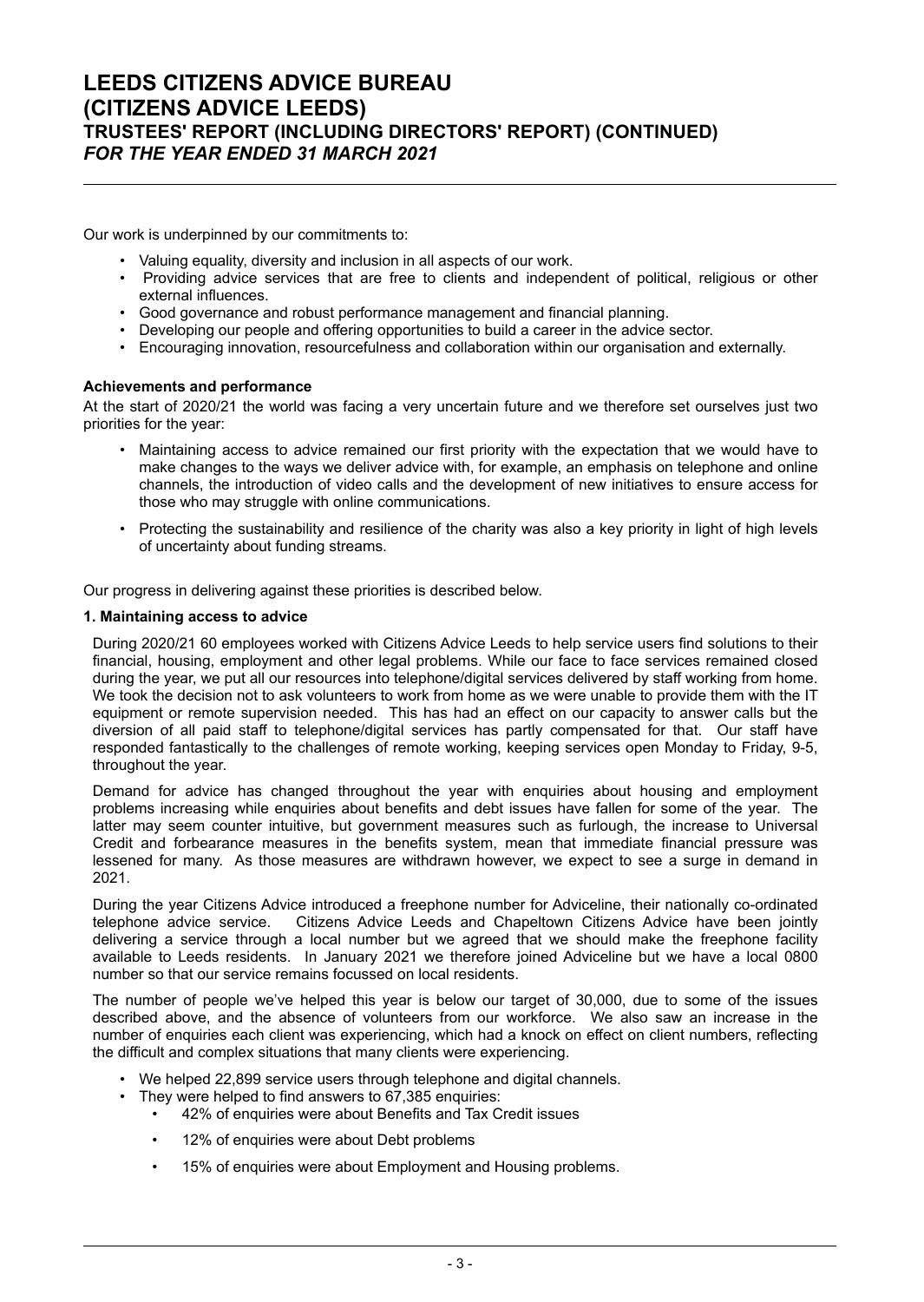# **LEEDS CITIZENS ADVICE BUREAU (CITIZENS ADVICE LEEDS) TRUSTEES' REPORT (INCLUDING DIRECTORS' REPORT) (CONTINUED)** *FOR THE YEAR ENDED 31 MARCH 2021*

In the autumn 2020 we underwent our membership audit with Citizens Advice, achieving excellent results across the board for management standards and retaining our Advice Quality Standard Quality Mark at General Help level, with Casework in Benefits, and Telephone Help.

### **2. Building the organisation's sustainability and resilience**

In June 2020 we completed our move to new premises in the city centre. This project took a great deal of preparation during the previous year and we were very pleased to move on schedule despite the obstacles caused by the pandemic. Unfortunately we've not been able to take full advantage of our much improved facilities while staff are continuing to work from home but we're confident that this move will support our other strategic priorities to develop services for clients and enhance our working environment for staff. We're extremely grateful to DLA Piper for providing us with pro bono legal advice in support of this project.

We've also been able to greatly improve our IT infrastructure and equipment during the year, building organisation resilience and supporting flexibility for staff and service users. Our transition to Google Workspace in March 2020 was very timely in enabling us to move immediately to working from home and financial support from the Department for Business, Energy and Industrial Strategy (via Citizens Advice) allowed us to purchase IT equipment to facilitate remote working.

We have been extremely fortunate that our funding has not been reduced in 2020/21 and we've been able to keep all our employees in post. And while costs increased in some areas (IT support for example), savings on office and travel costs have helped us end the year in a positive financial position.

During the year we also took the decision to end our membership of the West Yorkshire Pension Fund (WYPF). The escalating costs of the WYPF scheme and the increasing fund deficit meant we had to reluctantly take this step. Undertaking consultation with staff was challenging in the circumstances and we're grateful to staff for engaging constructively with the process, although we recognise this was a disappointing decision for many. We will move to a defined contributions scheme with The People's Pension from 31 May 2021 with our WYPF scheme being subsumed into the Leeds City Council scheme, under the terms of our guarantee agreement with them. We're grateful to the Council for honouring this agreement which means our financial sustainability is greatly improved.

We remain grateful to our funders who have largely sustained funding levels despite pressures on public spending, particularly Leeds City Council, Leeds Clinical Commissioning Group, the Department for Work and Pensions and the Money and Pensions Service. We've also been able to extend our partnership working with Northern Powergrid and Leeds NHS.

2020/21 has been an exceptionally challenging year for everyone but despite the uncertainties and obstacles that have arisen, Citizens Advice Leeds has come through the year in a strong position.

### **Financial review Reserves policy**

Citizens Advice Leeds' reserves policy states that the charity should hold a minimum of 2.7 months' running costs (excluding sub-contracted services) in reserves, while aiming to increase the level of reserves to the equivalent of 6 months' running costs, in the long term. As at 31 March 2021 the charity's unrestricted reserves not held in tangible fixed assets were £403,903 (2020 £466,110) (before taking into account the Pension Reserve Liability) which is equivalent to 4.3 months' unrestricted operating costs (excluding subcontracted services).

#### **Financial position**

Citizens Advice Leeds has achieved a better than expected year end position, despite the uncertainties that beset us during the year. The statement of financial activities shows a surplus for the year of £268,648. When adjusted for pension scheme payments in the year of £219,000, the operating result is £49,648. This includes exceptional net income of £94,756 in respect of the lease surrender.

Also included within the Financial Statements is a pension scheme gain of £2,635,000 following the charity's exit from the pension scheme at no cost to the charity.

The trustees are confident therefore that the charity has sufficient resources to manage anticipated outgoings in the next year and therefore consider it appropriate to prepare the financial statements on the going concern basis.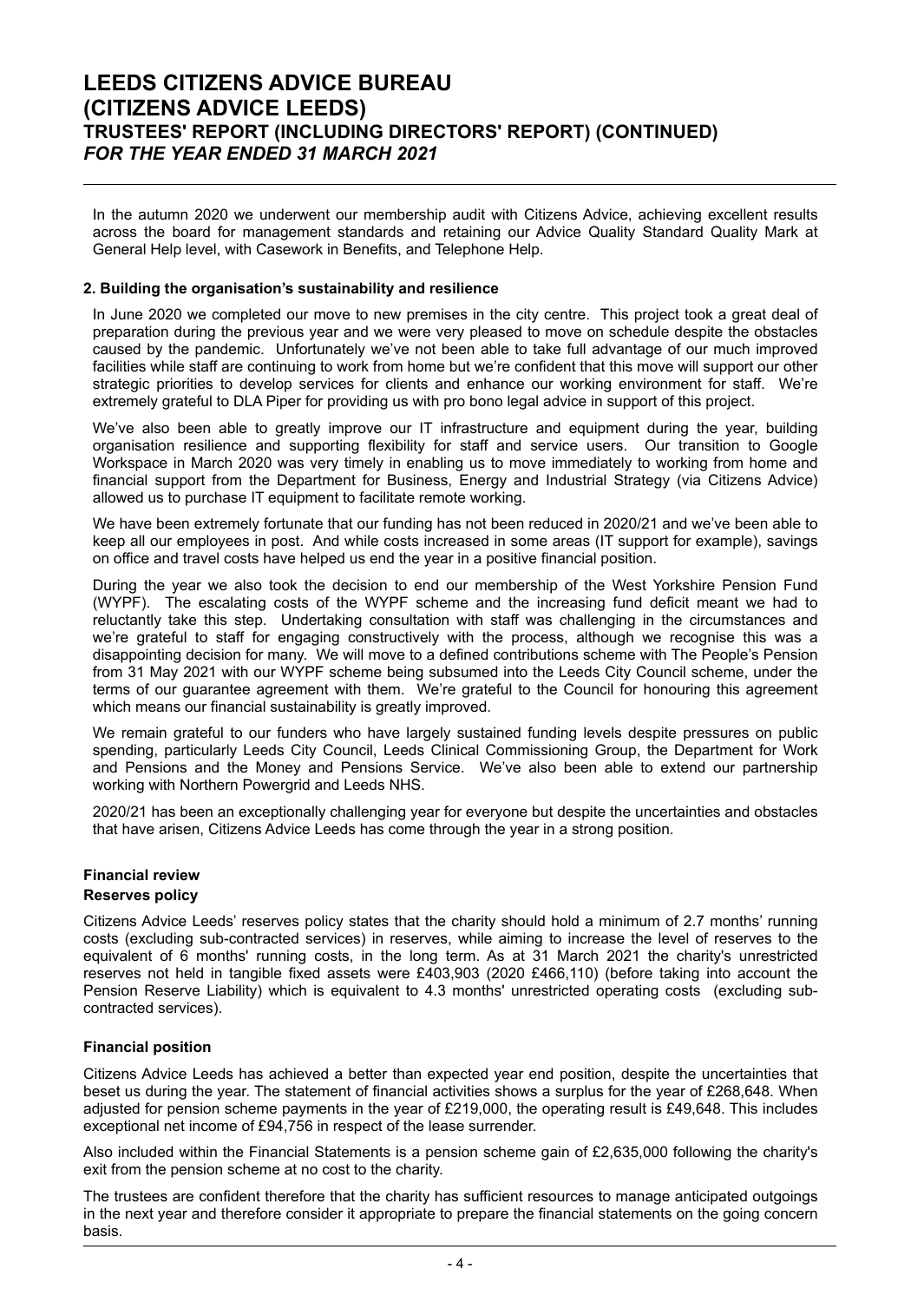# **LEEDS CITIZENS ADVICE BUREAU (CITIZENS ADVICE LEEDS) TRUSTEES' REPORT (INCLUDING DIRECTORS' REPORT) (CONTINUED)** *FOR THE YEAR ENDED 31 MARCH 2021*

## **Principal funding sources**

Leeds City Council remains the principal funder of Citizens Advice Leeds, representing 58% of total income in 2020/21. 31% of income derived from Citizens Advice to deliver the MaPSDAP, Help to Claim and Pension Wise projects and the remaining 11% of income came from other projects and donations.

We are very grateful to all those funders who have supported Citizens Advice Leeds' work in 2020/21:

- Leeds City Council
- Money and Pensions Service
- Department for Work and Pensions
- Leeds Clinical Commissioning Group
- Northern Powergrid
- Leeds Cares charity
- Dept for Business Energy and Industrial Strategy

We are also grateful to all those individuals and organisations who have made donations during the year and to local firms that have provided pro bono services or other support in kind.

#### **Investment policy and objectives**

The investment policy of the organisation is to adopt a low risk strategy with liquid resources being invested in deposit accounts and this policy is reviewed annually.

#### **Aims and Objectives for 2021/22**

As 2021/22 begins, the rollout of Covid-19 vaccines is giving cause for some optimism about the future. Citizens Advice Leeds has come through the past year in a good position, having taken steps to improve our facilities and infrastructure, and to address what was our greatest financial risk, membership of the West Yorkshire Pension Fund. Funding for 2021/22 has been confirmed with little reduction, which is an excellent position to be in but funding beyond that year is less reliable. The Money and Pensions Debt Advice Project and Help to Claim are both expected to go out to tender during 2021, as could Pension Wise, with our Northern Powergrid project due to end in September 2021. All of this means that strengthening organisation sustainability remains a key priority for us so that we can continue to provide the advice services that are needed by local people. This and our other objectives for the year are summarised below.

1. Strengthen the organisation's financial sustainability:

- As part of the national Citizens Advice network, work with colleagues to ensure we are well placed to be successful in national service tenders.
- Secure new income streams to a value of at least £200k p.a.
- Work towards meeting the criteria to bid for Legal Aid Contracts

#### 2. Strengthen service delivery:

- Build on learning from the past year to further develop telephone/digital services.
- Re-open face to face services that meet service user needs.
- Build casework capacity in social welfare law.

3. Manage the organisation's resources to ensure services meet accreditation standards and contract KPI's, while providing a positive working environment for all:

- Develop trainee support programmes.
- Increase opportunities for career development through specialist advice and management training.
- Renew the organisation's Equality, Diversity and Inclusion Strategy.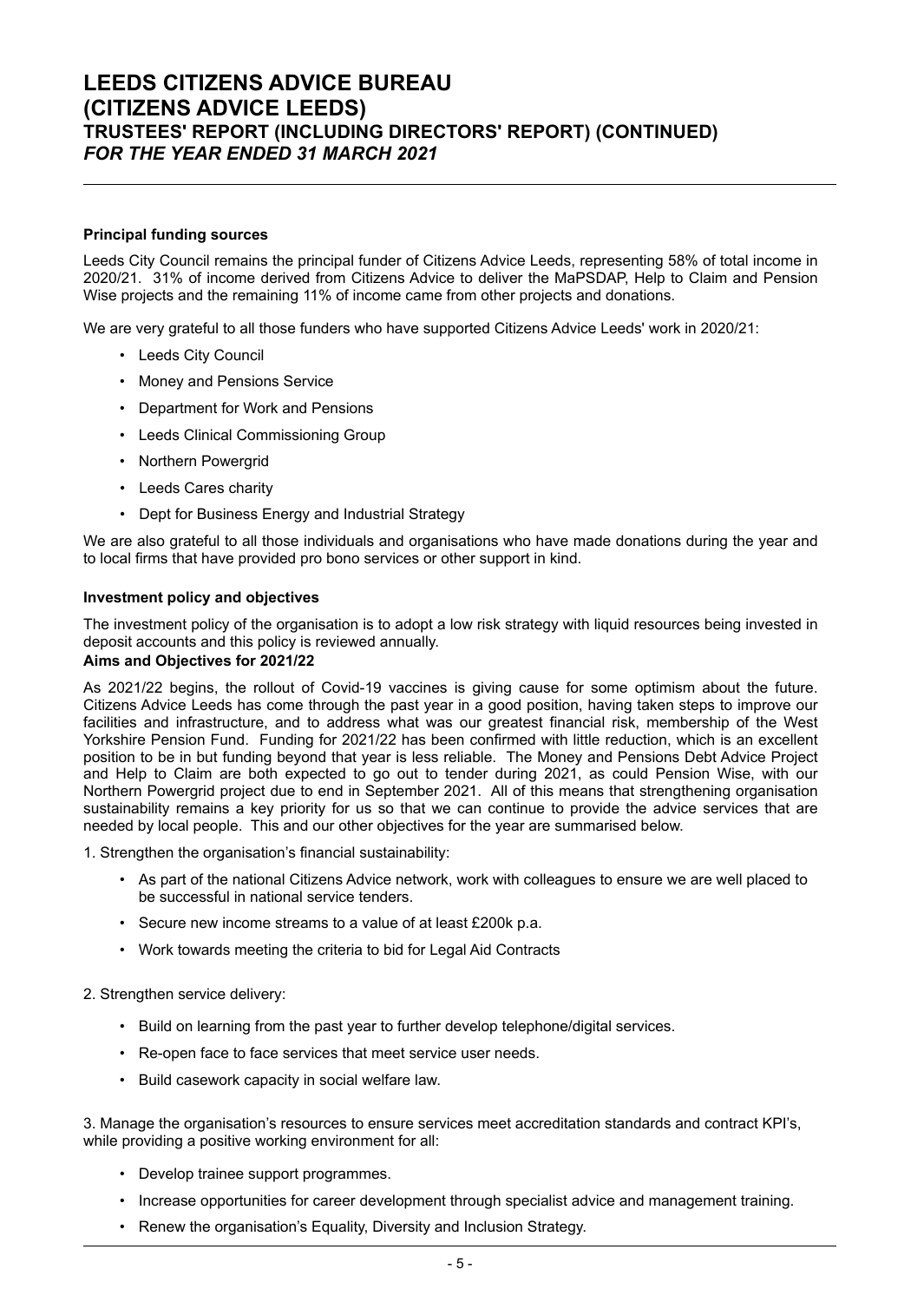### **Structure, governance and management Governing document**

Leeds Citizens Advice Bureau is a charitable company. The charity was registered on 16 June 1988, number 700314 and the company was incorporated on 1 March 1988, number 2228358. The Charity is constituted as a company limited by guarantee, and is therefore governed by Articles of Association, which were updated as of 27 November 2012.

The members of the Charity are the current Trustees as named on the Legal and Administrative Information page. The maximum liability of each member is limited to £1. At 31 March 2021 the Charity had 8 members.

From December 2015 Leeds CAB adopted the operating name 'Citizens Advice Leeds'.

## **Trustee Board**

The Charity is governed through a Trustee Board, which has a maximum of 15 members and a minimum of 3, being either:

- Elected at the AGM (up to 10); or
- Co-opted (provided that on appointment the total number of co-opted trustees does not exceed one third of the total number of trustees.

The Directors and Trustees who have held office during the year are set out on the Legal and Administrative Information page. Trustees shall retire from office at the third Annual General Meeting following the Annual General Meeting at which they were elected, and are eligible for re-appointment.

## **Recruitment and appointment of Trustees**

Procedures for electing/appointing trustees are set out in the Articles of Association. The Charity wishes its Trustee Board to be representative of the local communities it serves, as well as containing the range of skills necessary to provide leadership and good governance. To that end the Charity advertises to fill any vacancies on the Board from time to time and Trustees are selected through an open recruitment process.

All trustees give their time voluntarily. Any expenses reclaimed by trustees from the charity are set out in note 10 to these accounts.

## **Organisational structure**

The Trustee Board is responsible for the strategic direction of the Charity and its policy, planning and finances. The Trustees carry ultimate responsibility for ensuring that the Charity meets its legal, regulatory and contractual obligations. The Trustee Board meets at least six times a year and delegates day-to-day running of the organisation to the Chief Executive and senior managers.

## **Trustee induction and training**

New trustees are provided with an induction pack containing information about the Charity, the work it carries out and the national Citizens Advice network and induction meetings are held with the Chair of the Trustee Board and the Chief Executive.

Trustees are also invited to attend training and conferences run by Citizens Advice at regional and national levels.

#### **Related parties**

Citizens Advice Leeds is a member of Citizens Advice, the operating name of the National Association of Citizens Advice Bureaux. Citizens Advice Leeds has entered into a Membership Agreement with Citizens Advice, which requires it to meet certain standards in its service provision and organisational management. The Organisation pays fees to Citizens Advice, for which it receives a range of services, including information resources, electronic case recording facilities and management consultancy. All local Citizens Advice have voting rights at Citizens Advice annual general meeting.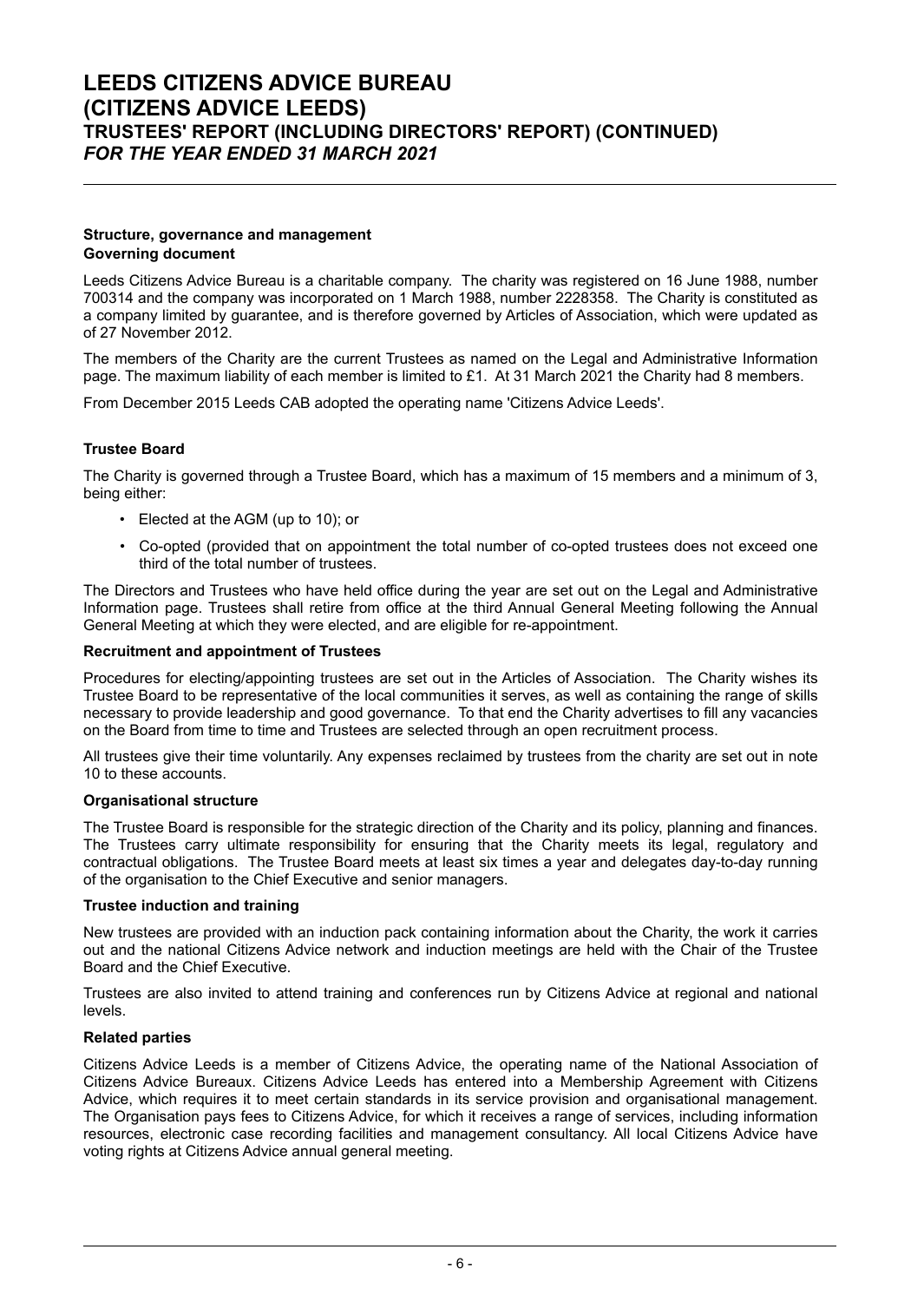# **LEEDS CITIZENS ADVICE BUREAU (CITIZENS ADVICE LEEDS) TRUSTEES' REPORT (INCLUDING DIRECTORS' REPORT) (CONTINUED)** *FOR THE YEAR ENDED 31 MARCH 2021*

## **Risk management**

Citizens Advice Leeds holds a risk register and systems are put in place to mitigate those risks. Having exited membership of the West Yorkshire Pension Fund the most significant risks remaining are potential failure to retain existing funding, or to secure new sources of income. Citizens Advice Leeds is in a comparatively fortunate position in not being reliant on fundraising income and does not anticipate an immediate threat to its income in 2021. Looking further ahead however, the charity's dependence on public funding to support its work, could lead to reduced income in future years.

Income and expenditure is monitored regularly and reviewed quarterly by the Directors and Trustees in line with the approved budget, to identify trends as part of the risk management process and avoid unforeseen calls on reserves.

## **Auditor**

Garbutt & Elliott Audit Limited have indicated their willingness to be reappointed at the annual general meeting.

# **Disclosure of information to auditor**

Each of the trustees has confirmed that there is no information of which they are aware which is relevant to the audit, but of which the auditor is unaware. They have further confirmed that they have taken appropriate steps to identify such relevant information and to establish that the auditor is aware of such information.

The Trustees' report was approved by the Board of Trustees.

..............................

Nigel Turner Dated: ........................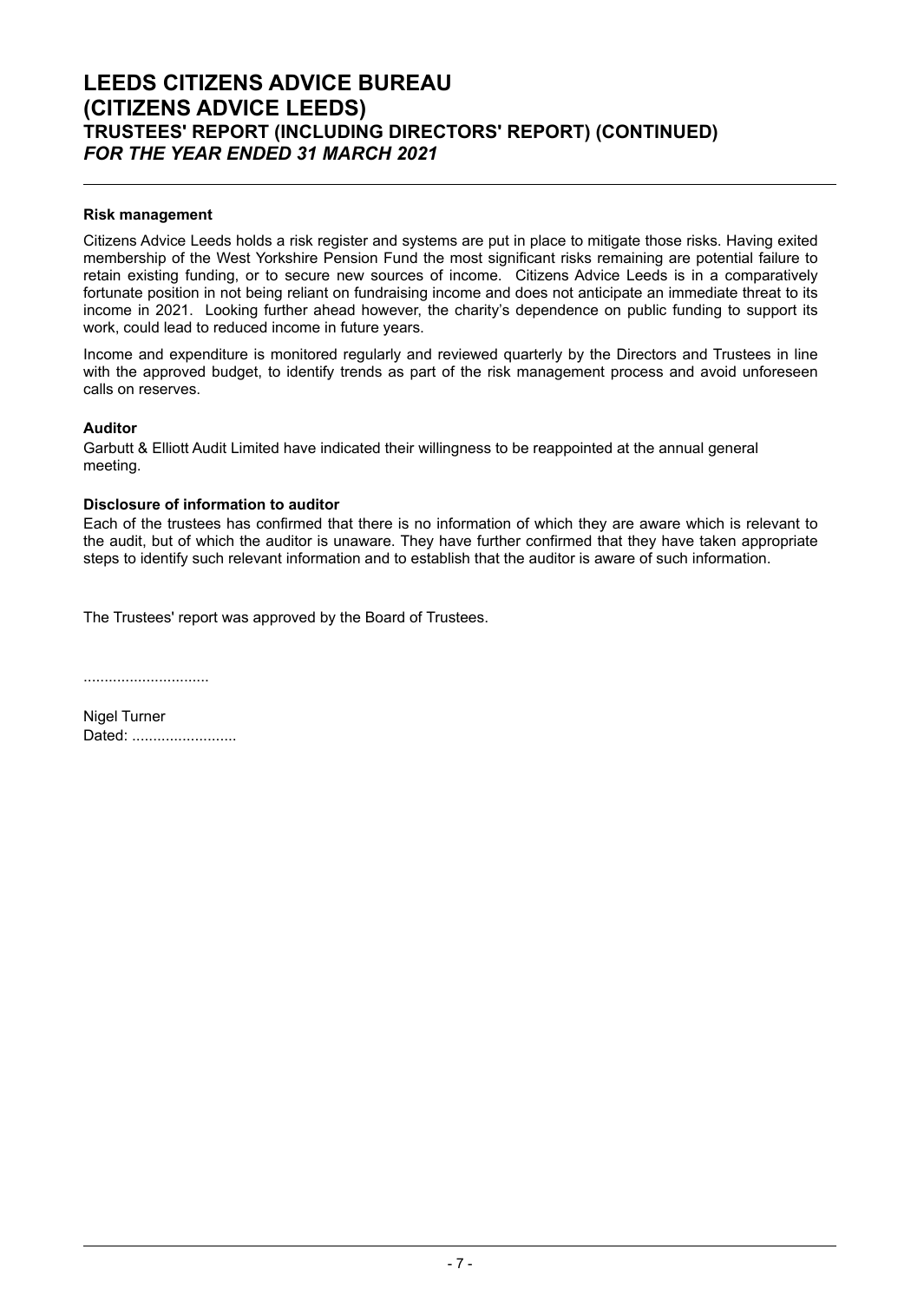# **LEEDS CITIZENS ADVICE BUREAU (CITIZENS ADVICE LEEDS) STATEMENT OF TRUSTEES' RESPONSIBILITIES** *FOR THE YEAR ENDED 31 MARCH 2021*

The trustees (who are also the directors of Leeds Citizens Advice Bureau for the purposes of company law) are responsible for preparing the Report of the Trustees and the financial statements in accordance with applicable law and United Kingdom Accounting Standards (United Kingdom Generally Accepted Accounting Practice).

Company law requires the trustees to prepare financial statements for each financial year which give a true and fair view of the state of affairs of the charitable company and of the incoming resources and application of resources, including the income and expenditure, of the charitable company for that period. In preparing those financial statements, the trustees are required to:

- Select suitable accounting policies and apply them consistently;
- Observe the methods and principles in the Charity SORP;
- Make judgements and estimates that are reasonable and prudent;
- Prepare the financial statements on the going concern basis unless it is inappropriate to presume that the charitable company will continue in business.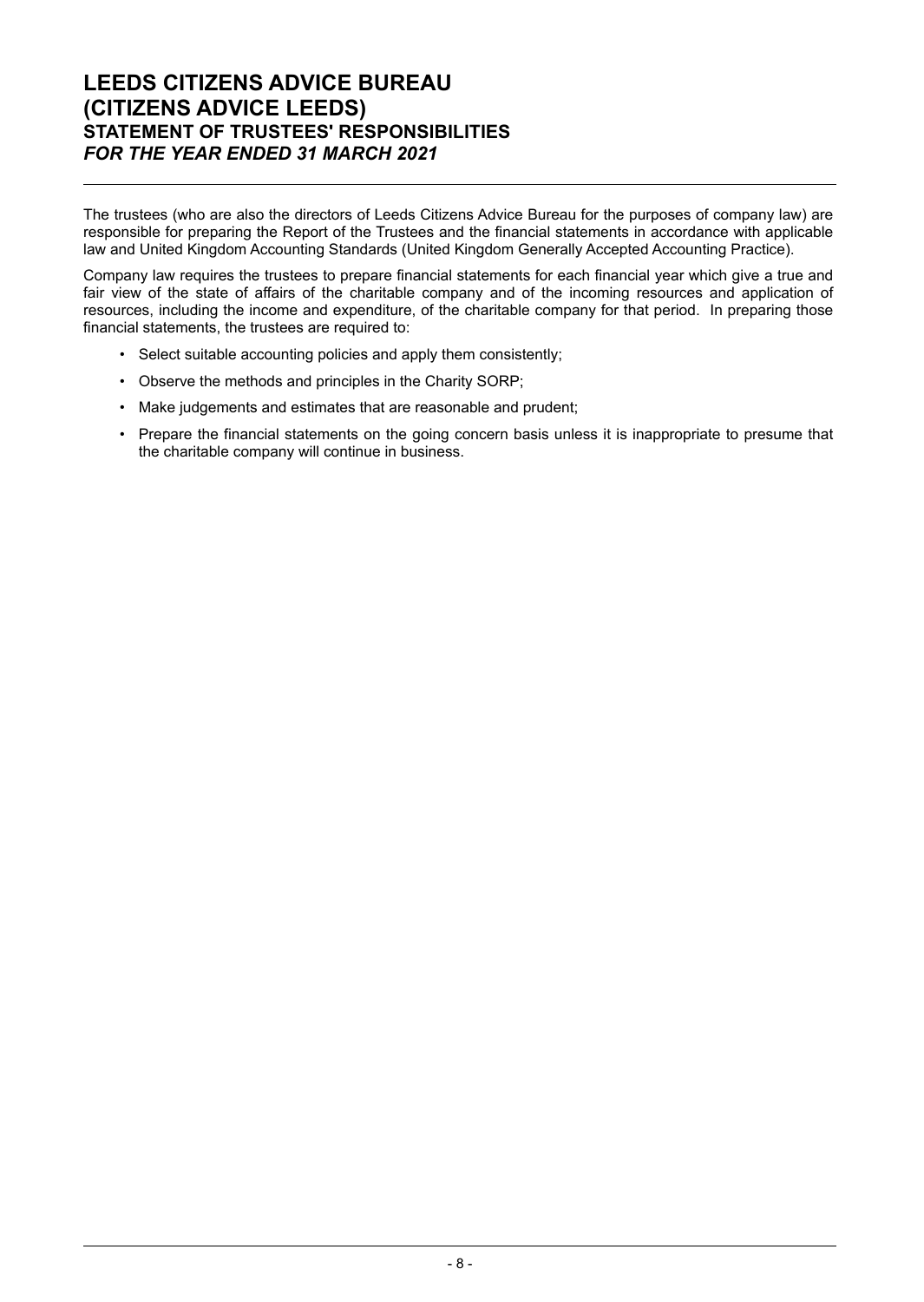# **LEEDS CITIZENS ADVICE BUREAU (CITIZENS ADVICE LEEDS) INDEPENDENT AUDITOR'S REPORT TO THE TRUSTEES OF LEEDS CITIZENS ADVICE BUREAU**

## **Opinion**

We have audited the financial statements of Leeds Citizens Advice Bureau (the 'charity') for the year ended 31 March 2021 which comprise the statement of financial activities, the balance sheet, the statement of cash flows and the notes to the financial statements, including a summary of significant accounting policies. The financial reporting framework that has been applied in their preparation is applicable law and United Kingdom Accounting Standards, including Financial Reporting Standard 102 The Financial Reporting Standard applicable in the UK and Republic of Ireland (United Kingdom Generally Accepted Accounting Practice).

In our opinion, the financial statements:

- give a true and fair view of the state of the charitable company's affairs as at 31 March 2021 and of its income and expenditure, for the year then ended;
- have been properly prepared in accordance with United Kingdom Generally Accepted Accounting Practice; and
- have been prepared in accordance with the requirements of the Companies Act 2006.

## **Basis for opinion**

We conducted our audit in accordance with International Standards on Auditing (UK) (ISAs (UK)) and applicable law. Our responsibilities under those standards are further described in the *Auditor's responsibilities for the audit of the financial statements* section of our report. We are independent of the charity in accordance with the ethical requirements that are relevant to our audit of the financial statements in the UK, including the FRC's Ethical Standard, and we have fulfilled our other ethical responsibilities in accordance with these requirements. We believe that the audit evidence we have obtained is sufficient and appropriate to provide a basis for our opinion.

### **Conclusions relating to going concern**

In auditing the financial statements, we have concluded that the Trustees' use of the going concern basis of accounting in the preparation of the financial statements is appropriate.

Based on the work we have performed, we have not identified any material uncertainties relating to events or conditions that, individually or collectively, may cast significant doubt on the charity's ability to continue as a going concern for a period of at least twelve months from when the financial statements are authorised for issue.

Our responsibilities and the responsibilities of the trustees with respect to going concern are described in the relevant sections of this report.

#### **Other information**

The other information comprises the information included in the annual report other than the financial statements and our auditor's report thereon. The trustees are responsible for the other information contained within the annual report. Our opinion on the financial statements does not cover the other information and, except to the extent otherwise explicitly stated in our report, we do not express any form of assurance conclusion thereon. Our responsibility is to read the other information and, in doing so, consider whether the other information is materially inconsistent with the financial statements or our knowledge obtained in the course of the audit, or otherwise appears to be materially misstated. If we identify such material inconsistencies or apparent material misstatements, we are required to determine whether this gives rise to a material misstatement in the financial statements themselves. If, based on the work we have performed, we conclude that there is a material misstatement of this other information, we are required to report that fact.

We have nothing to report in this regard.

#### **Opinions on other matters prescribed by the Companies Act 2006**

In our opinion, based on the work undertaken in the course of our audit:

- the information given in the Trustees' report, which includes the directors' report prepared for the purposes of company law, for the financial year for which the financial statements are prepared is consistent with the financial statements; and
- the directors' report included within the Trustees' report has been prepared in accordance with applicable legal requirements.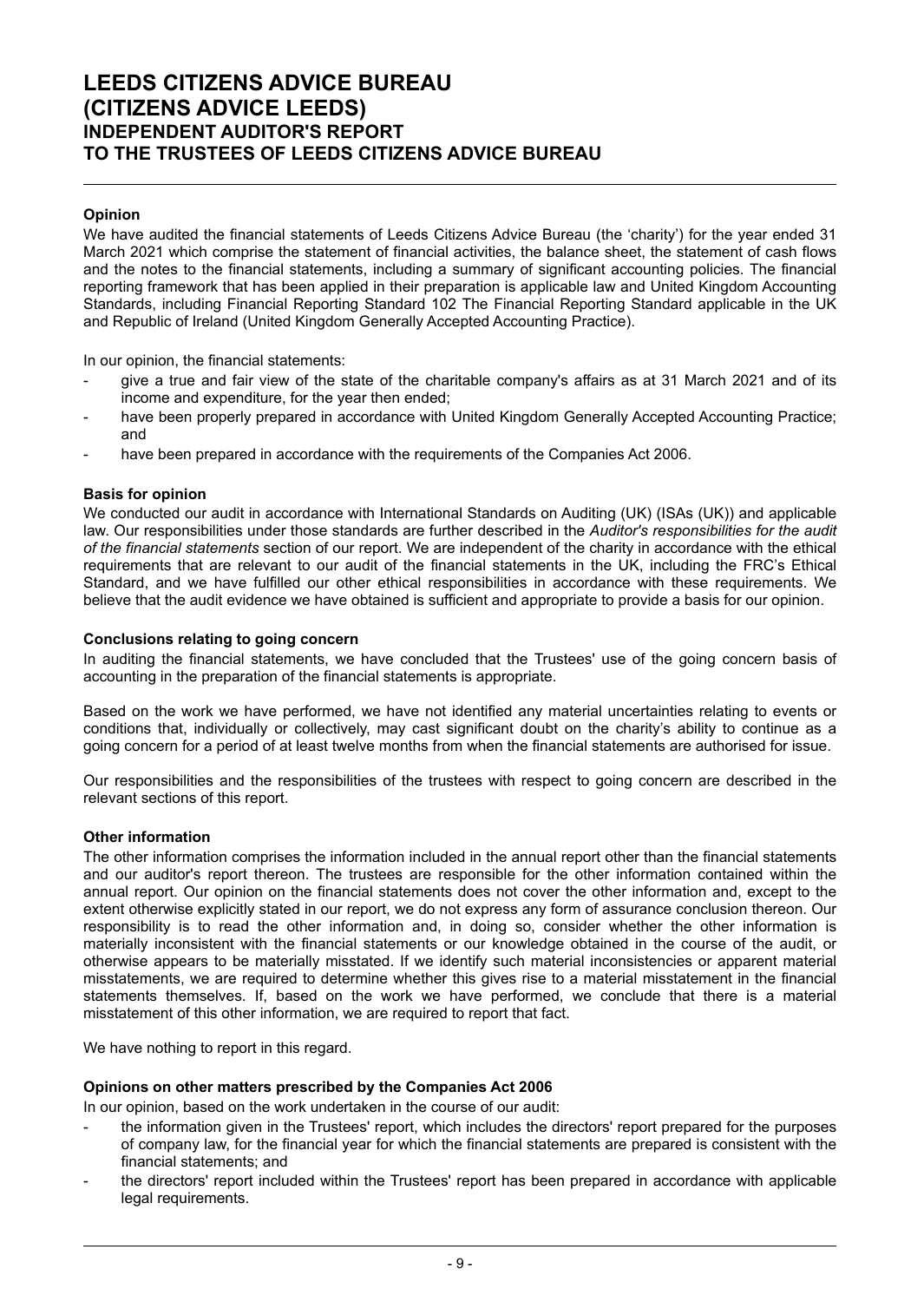# **LEEDS CITIZENS ADVICE BUREAU (CITIZENS ADVICE LEEDS) INDEPENDENT AUDITOR'S REPORT (CONTINUED) TO THE TRUSTEES OF LEEDS CITIZENS ADVICE BUREAU**

### **Matters on which we are required to report by exception**

In the light of the knowledge and understanding of the charity and its environment obtained in the course of the audit, we have not identified material misstatements in the directors' report included within the Trustees' report.

We have nothing to report in respect of the following matters in relation to which the Companies Act 2006 requires us to report to you if, in our opinion:

- adequate accounting records have not been kept, or returns adequate for our audit have not been received from branches not visited by us; or
- the financial statements are not in agreement with the accounting records and returns; or
- certain disclosures of trustees' remuneration specified by law are not made; or
- we have not received all the information and explanations we require for our audit; or
- the trustees were not entitled to prepare the financial statements in accordance with the small companies regime and take advantage of the small companies' exemptions in preparing the Trustees' report and from the requirement to prepare a strategic report.

#### **Responsibilities of trustees**

As explained more fully in the statement of Trustees' responsibilities, the trustees, who are also the directors of the charity for the purpose of company law, are responsible for the preparation of the financial statements and for being satisfied that they give a true and fair view, and for such internal control as the trustees determine is necessary to enable the preparation of financial statements that are free from material misstatement, whether due to fraud or error. In preparing the financial statements, the trustees are responsible for assessing the charity's ability to continue as a going concern, disclosing, as applicable, matters related to going concern and using the going concern basis of accounting unless the trustees either intend to liquidate the charitable company or to cease operations, or have no realistic alternative but to do so.

#### **Auditor's responsibilities for the audit of the financial statements**

Our objectives are to obtain reasonable assurance about whether the financial statements as a whole are free from material misstatement, whether due to fraud or error, and to issue an auditor's report that includes our opinion. Reasonable assurance is a high level of assurance but is not a guarantee that an audit conducted in accordance with ISAs (UK) will always detect a material misstatement when it exists. Misstatements can arise from fraud or error and are considered material if, individually or in the aggregate, they could reasonably be expected to influence the economic decisions of users taken on the basis of these financial statements.

A further description of our responsibilities is available on the Financial Reporting Council's website at: https:// www.frc.org.uk/auditorsresponsibilities. This description forms part of our auditor's report.

Irregularities, including fraud, are instances of non-compliance with laws and regulations. We design procedures in line with our responsibilities, outlined above, to detect material misstatements in respect of irregularities, including fraud. The extent to which our procedures are capable of detecting irregularities, including fraud, is detailed below.

#### **Extent to which the audit was considered capable of detecting irregularities, including fraud**

We identified areas of laws and regulations that could reasonably be expected to have a material effect on the financial statements from our general commercial and sector experience, through discussion with the directors and other management, and from inspection of the charitable company's regulatory and legal correspondence. We discussed with the trustees and other management the policies and procedures regarding compliance with laws and regulations. We communicated identified laws and regulations throughout our team and remained alert to any indications of non-compliance during the audit.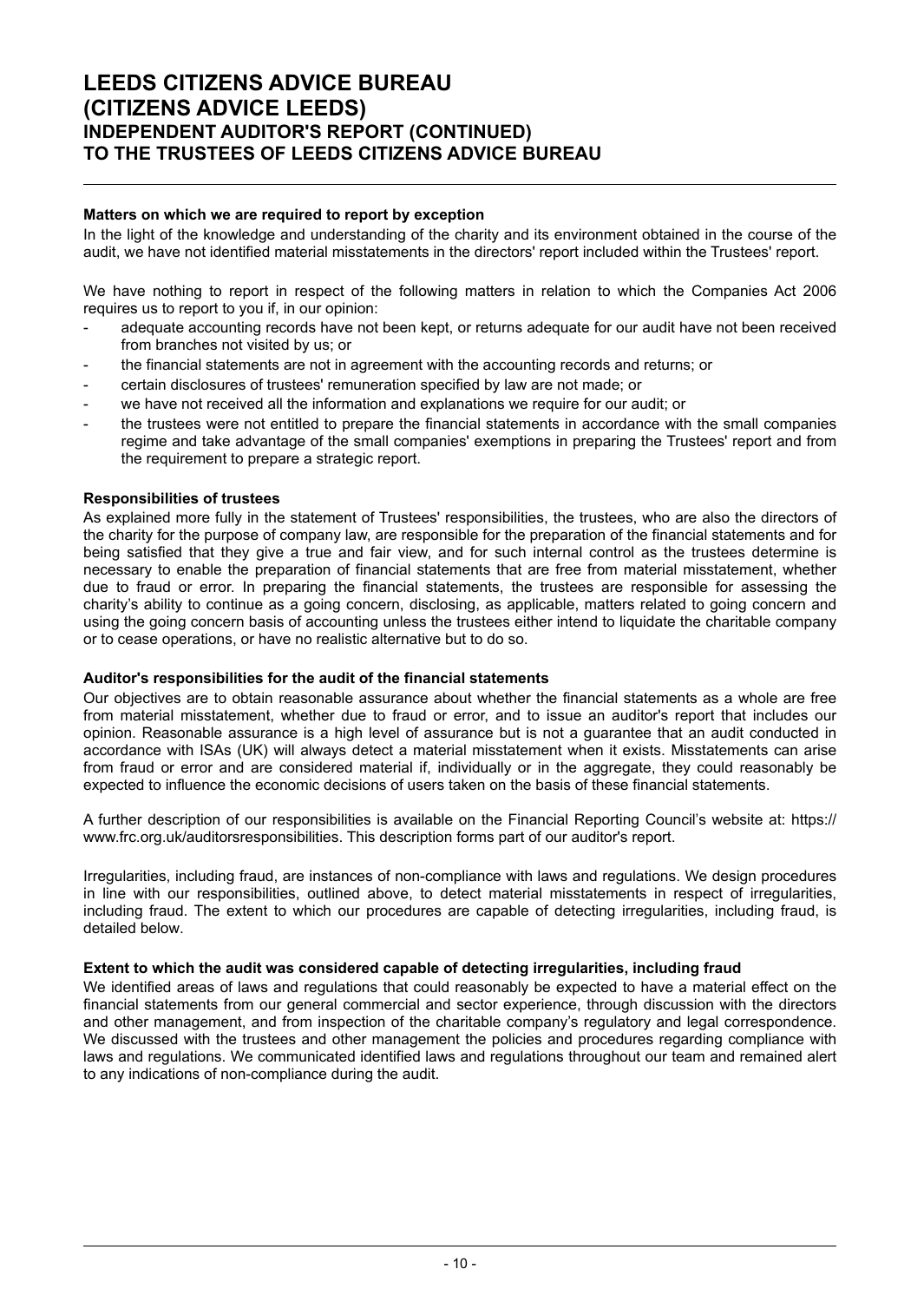# **LEEDS CITIZENS ADVICE BUREAU (CITIZENS ADVICE LEEDS) INDEPENDENT AUDITOR'S REPORT (CONTINUED) TO THE TRUSTEES OF LEEDS CITIZENS ADVICE BUREAU**

The charitable company is subject to laws and regulations that directly affect the financial statements including financial reporting legislation (including related companies and charities legislation), pensions legislation, taxation legislation and further laws and regulations that could indirectly affect the financial statements, comprising environmental, health and safety and employment legislation, and, in the current climate, Covid regulations. We assessed the extent of compliance with these laws and regulations as part of our procedures on the related financial statement items. Auditing standards limit the required audit procedures to identify non-compliance with these laws and regulations to enquiry of the directors and other management and inspection of regulatory and legal correspondence, if any. These procedures did not identify any potentially material actual or suspected noncompliance.

To identify risks of material misstatement due to fraud we considered the opportunities and incentives and pressures that may exist within the charitable company to commit fraud. Our risk assessment procedures included: enquiry of trustees and other management to understand the high level policies and procedures in place to prevent and detect fraud, reading Board minutes and considering performance targets and incentive schemes in place for management. We communicated identified fraud risks throughout our team and remained alert to any indications of fraud during the audit.

As a result of these procedures we identified the greatest potential for fraud in the following areas:

- income recognition and in particular the risk that income is recognised in the wrong reporting period; and - subjective accounting estimates

Both fraud risks arise due to a potential desire to present weaker results due to an incentive to obtain further funding.

As required by auditing standards we also identified and addressed the risk of management override of controls. We performed the following procedures to address the risks of fraud identified:

- identifying and testing high risk journal entries through vouching the entries to supporting documentation;

- assessing significant accounting estimates for bias;

- testing the recognition of income and in particular that it was appropriately recognised or deferred; and

- testing the control environment around cash takings, including segregation of duties and daily cash reconciliations.

Owing to the inherent limitations of an audit, there is an unavoidable risk that we may not have detected some material misstatements in the financial statements, even though we have properly planned and performed our audit in accordance with auditing standards. For example, the further removed non-compliance with laws and regulations is from the events and transactions reflected in the financial statements, the less likely the inherently limited procedures required by auditing standards would identify it.

In addition, as with any audit, there remained a higher risk of non-detection of fraud, as these may involve collusion, forgery, intentional omissions, misrepresentations, or the override of internal controls. Our audit procedures are designed to detect material misstatement. We are not responsible for preventing noncompliance or fraud and cannot be expected to detect non-compliance with all laws and regulations.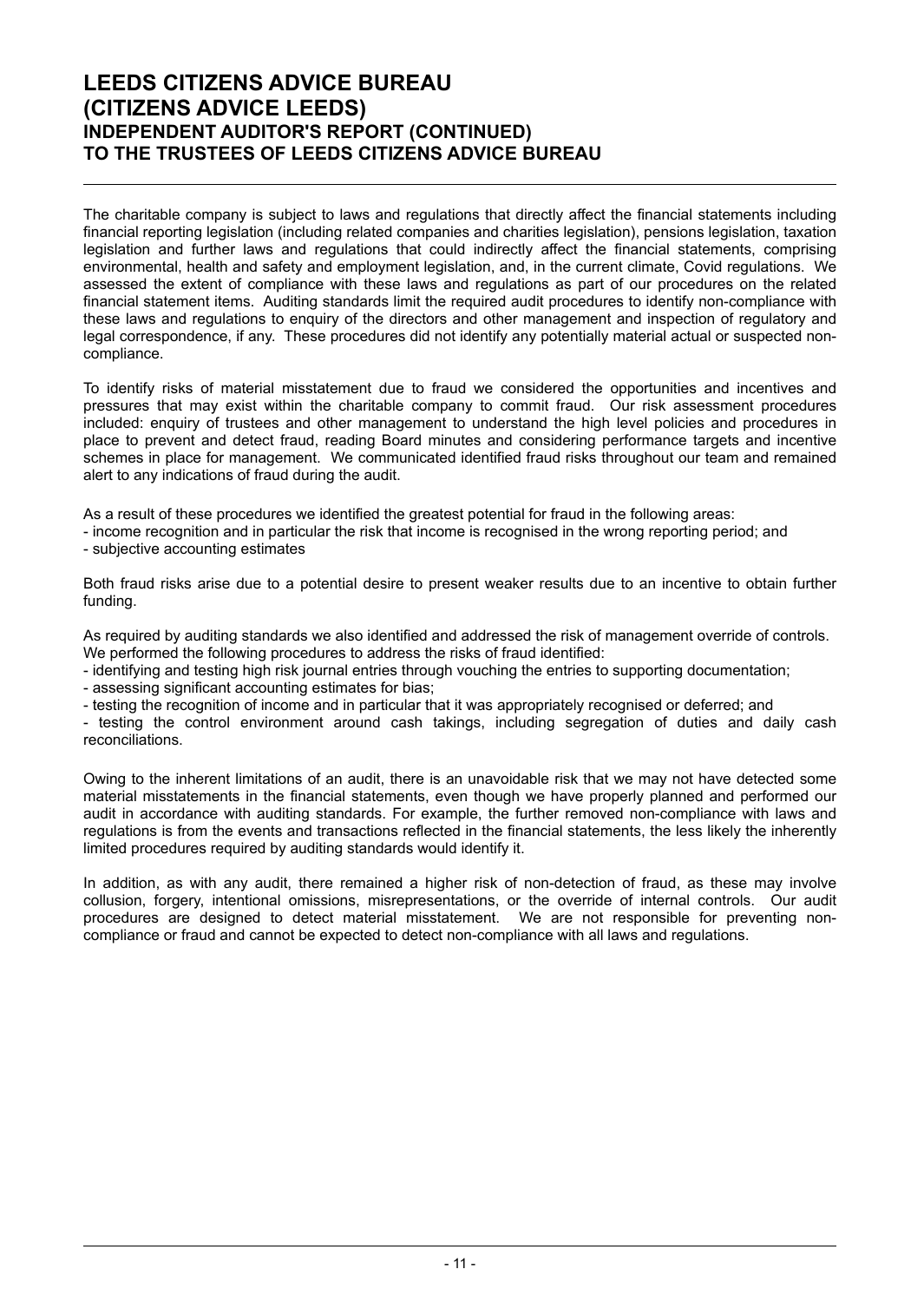# **LEEDS CITIZENS ADVICE BUREAU (CITIZENS ADVICE LEEDS) INDEPENDENT AUDITOR'S REPORT (CONTINUED) TO THE TRUSTEES OF LEEDS CITIZENS ADVICE BUREAU**

# **Use of our report**

This report is made solely to the charitable company's members, as a body, in accordance with Chapter 3 of Part 16 of the Companies Act 2006. Our audit work has been undertaken so that we might state to the charitable company's members those matters we are required to state to them in an auditors' report and for no other purpose. To the fullest extent permitted by law, we do not accept or assume responsibility to anyone other than the charitable company and the charitable company's members as a body, for our audit work, for this report, or for the opinions we have formed.

## **Laura Masheder (Senior Statutory Auditor) for and on behalf of Garbutt & Elliott Audit Limited** .........................

**Chartered Accountants Statutory Auditor Contract Contract Contract Contract Contract Contract Contract Contract Contract Contract Contract Contract Contract Contract Contract Contract Contract Contract Contract Contract Contract Contract Con** 

Leeds LS1 2RY

- 12 -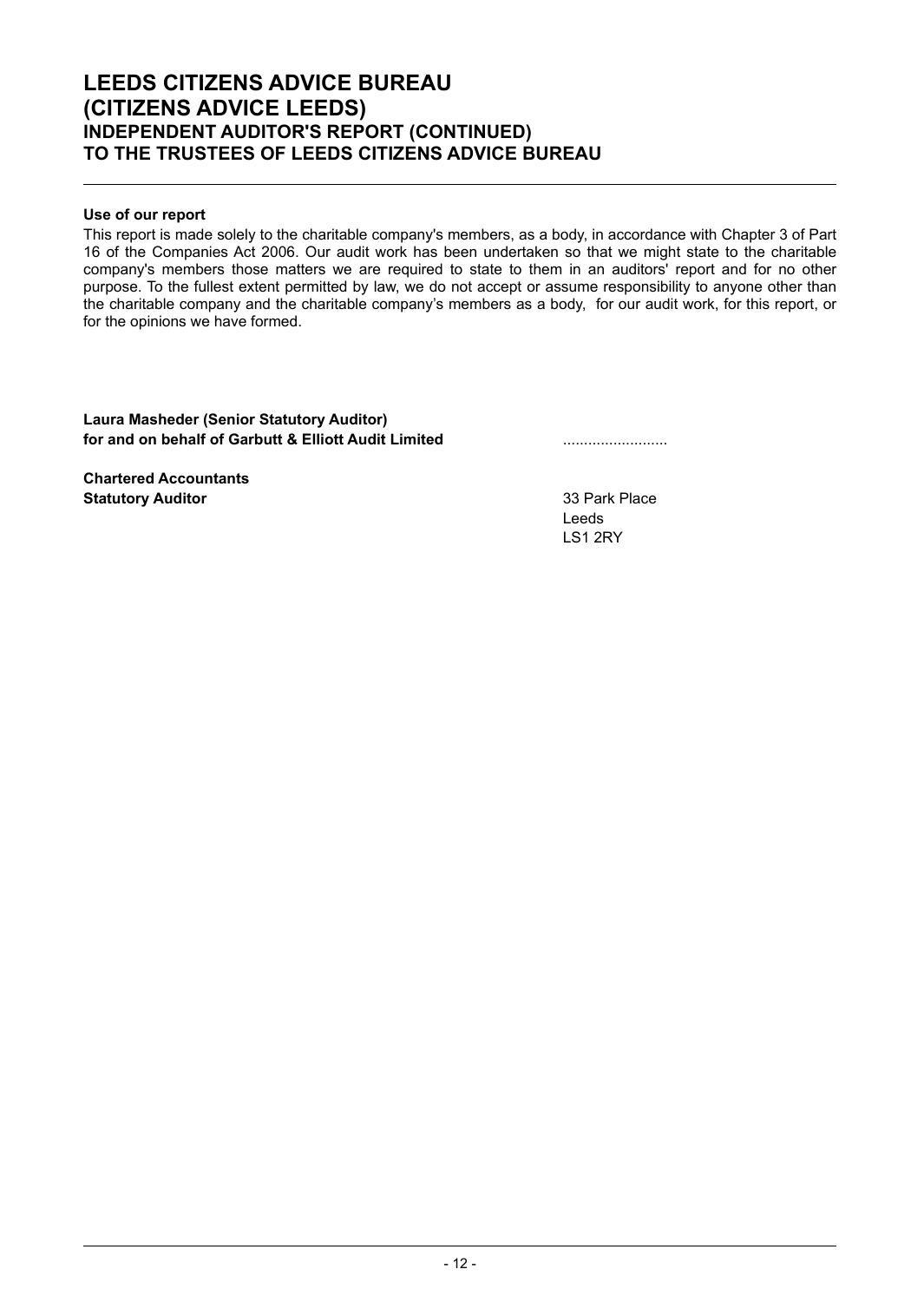# **LEEDS CITIZENS ADVICE BUREAU (CITIZENS ADVICE LEEDS) STATEMENT OF FINANCIAL ACTIVITIES INCLUDING INCOME AND EXPENDITURE ACCOUNT** *FOR THE YEAR ENDED 31 MARCH 2021*

|                                                                  | <b>Unrestricted Unrestricted</b><br>general | pension<br>reserve | <b>Restricted</b> | <b>Total</b> | <b>Total</b> |
|------------------------------------------------------------------|---------------------------------------------|--------------------|-------------------|--------------|--------------|
|                                                                  | 2021                                        | 2021               | 2021              | 2021         | 2020         |
| <b>Notes</b>                                                     | £                                           | £                  | £                 | £            | £            |
| Income from:                                                     |                                             |                    |                   |              |              |
| Donations and legacies                                           |                                             |                    |                   |              | 1,320        |
| Charitable activities<br>3                                       | 1,562,854                                   |                    | 898,432           | 2,461,286    | 2,394,092    |
| Investments                                                      | 3,020                                       |                    |                   | 3,020        | 1,500        |
| Exceptional item - lease surrender<br>4                          | 150,000                                     |                    |                   | 150,000      |              |
| <b>Total income</b>                                              | 1,715,874                                   |                    | 898,432           | 2,614,306    | 2,396,912    |
| <b>Expenditure on:</b>                                           |                                             |                    |                   |              |              |
| Charitable activities<br>5                                       | 1,615,852                                   |                    | 893,562           | 2,509,414    | 2,377,091    |
| Exceptional item - property relocation 4, 5                      |                                             |                    |                   |              |              |
| costs                                                            | 55,244                                      |                    |                   | 55,244       |              |
| Net pension scheme credit/cost<br>5                              |                                             | (219,000)          |                   | (219,000)    | 324,000      |
| <b>Total charitable expenditure</b>                              | 1,671,096                                   | (219,000)          | 893,562           | 2,345,658    | 2,701,091    |
| Net income/(expenditure) for the year                            | 44,778                                      | 219,000            | 4,870             | 268,648      | (304, 179)   |
| Other recognised gains and losses                                |                                             |                    |                   |              |              |
| Actuarial (loss)/gain on defined<br>18                           |                                             |                    |                   |              |              |
| benefit pension schemes<br>Exceptional gain on exit from defined |                                             |                    |                   |              | 373,000      |
| 11<br>benefit pension scheme                                     |                                             | 2,635,000          |                   | 2,635,000    |              |
| Net movement in funds                                            | 44,778                                      | 2,854,000          | 4,870             | 2,903,648    | 68,821       |
| Fund balances at 1 April 2020                                    | 540,762                                     | (2,854,000)        | 4,519             | (2,308,719)  | (2,377,540)  |
| Fund balances at 31 March 2021                                   | 585,540                                     |                    | 9,389             | 594,929      | (2,308,719)  |

The statement of financial activities includes all gains and losses recognised in the year.

All income and expenditure, excluding the exceptional income and expenditure, derive from continuing activities

The notes on pages 16-33 comprise part of these financial statements.

A fully detailed Statement of Financial Activities for the year ended 31 March 2020 is shown at note 27.

The statement of financial activities also complies with the requirements for an income and expenditure account under the Companies Act 2006.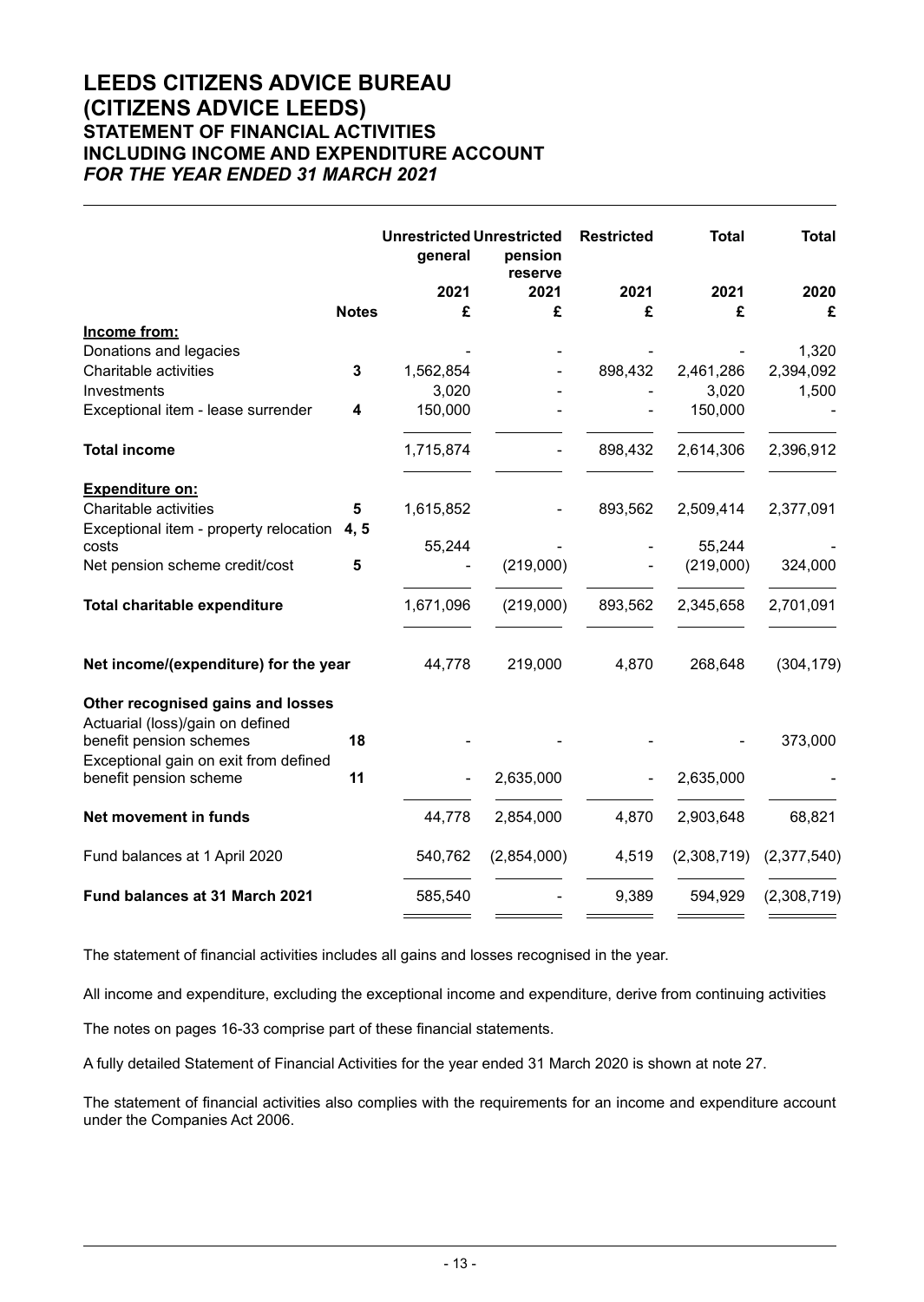# **LEEDS CITIZENS ADVICE BUREAU (CITIZENS ADVICE LEEDS) BALANCE SHEET** *AS AT 31 MARCH 2021*

|                                              |              | 2021       |         | 2020       |             |
|----------------------------------------------|--------------|------------|---------|------------|-------------|
|                                              | <b>Notes</b> | £          | £       | £          | £           |
| <b>Fixed assets</b>                          |              |            |         |            |             |
| Intangible assets                            | 12<br>13     |            | 5,832   |            | 6,480       |
| Tangible assets                              |              |            | 175,805 |            | 68,172      |
|                                              |              |            | 181,637 |            | 74,652      |
| <b>Current assets</b>                        |              |            |         |            |             |
| <b>Debtors</b>                               | 14           | 38,096     |         | 27,383     |             |
| Cash at bank and in hand                     |              | 598,629    |         | 668,446    |             |
|                                              |              | 636,725    |         | 695,829    |             |
| <b>Creditors: amounts falling due within</b> |              |            |         |            |             |
| one year                                     | 15           | (223, 433) |         | (225, 200) |             |
| Net current assets                           |              |            | 413,292 |            | 470,629     |
| <b>Total assets less current liabilities</b> |              |            | 594,929 |            | 545,281     |
| <b>Pension scheme liability</b>              | 17           |            |         |            | (2,854,000) |
| Net assets/(liabilities)                     |              |            | 594,929 |            | (2,308,719) |
|                                              |              |            |         |            |             |
| <b>Income funds</b>                          |              |            |         |            |             |
| <b>Restricted funds</b>                      | 19           |            | 9,389   |            | 4,519       |
| Unrestricted funds - pension reserve         | 17           |            |         |            | (2,854,000) |
| Unrestricted fund - building fund            |              |            | 5,835   |            | 5,835       |
| Unrestricted funds - general                 |              |            | 579,705 |            | 534,927     |
|                                              |              |            | 594,929 |            | (2,308,719) |
|                                              |              |            |         |            |             |

These financial statements have been prepared in accordance with the special provisions of Part 15 of the Companies Act 2006 relating to charitable small companies.

The financial statements were approved by the Trustees on .......................

.............................. Nigel John Turner **Trustee & Treasurer**

**Company Registration No. 02228358**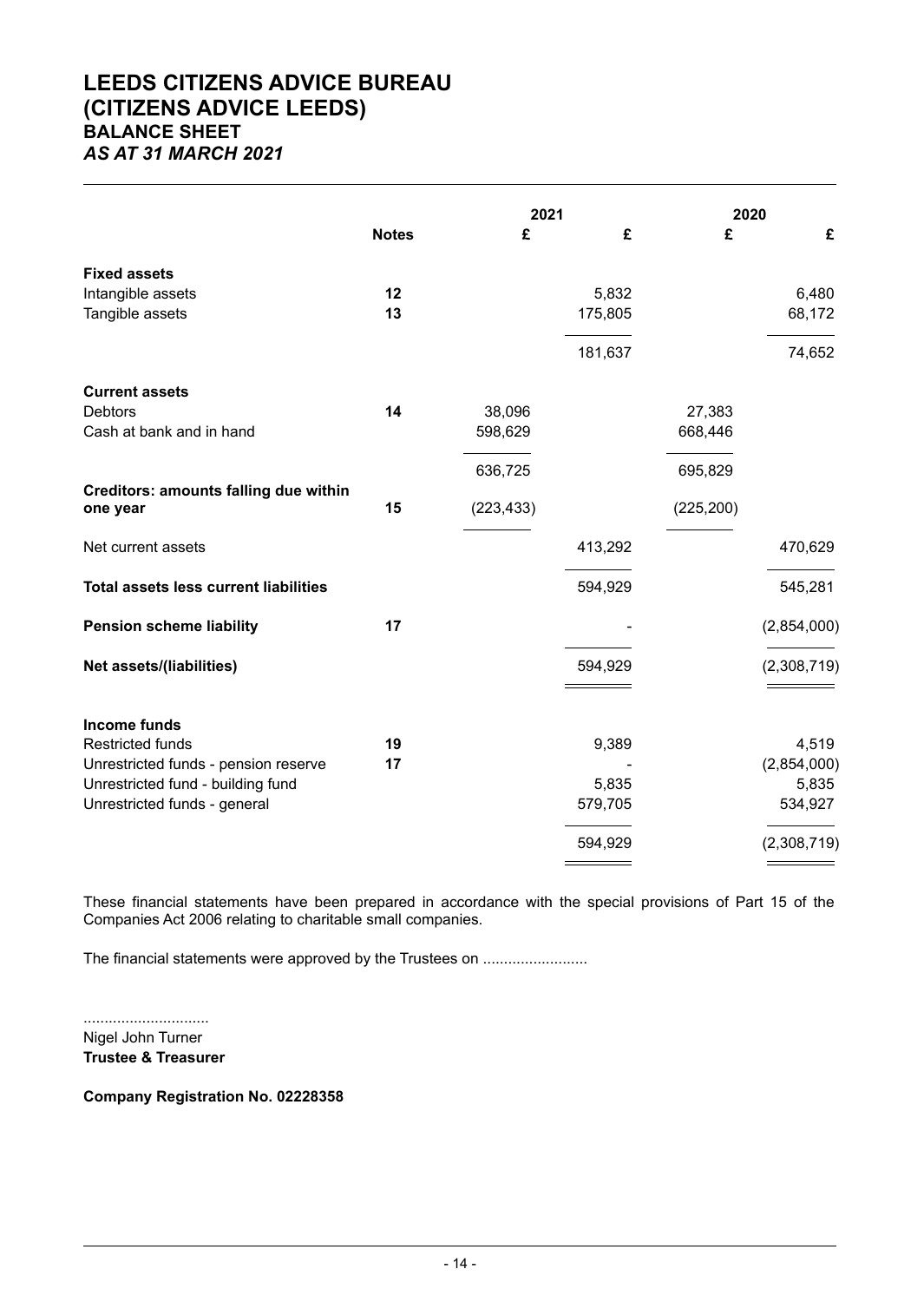# **LEEDS CITIZENS ADVICE BUREAU (CITIZENS ADVICE LEEDS) STATEMENT OF CASH FLOWS** *FOR THE YEAR ENDED 31 MARCH 2021*

|                                                               |              | 2021       |            | 2020      |           |
|---------------------------------------------------------------|--------------|------------|------------|-----------|-----------|
|                                                               | <b>Notes</b> | £          | £          | £         | £         |
| Cash flows from operating activities                          |              |            |            |           |           |
| Cash generated from operations<br><b>Investing activities</b> | 25           |            | 44,598     |           | 68,849    |
| Purchase of intangible assets                                 |              |            |            | (6,480)   |           |
| Purchase of tangible fixed assets                             |              | (117, 435) |            | (68, 172) |           |
| Interest received                                             |              | 3,020      |            | 1,500     |           |
| Net cash used in investing activities                         |              |            | (114, 415) |           | (73, 152) |
| Net decrease in cash and cash equivalents                     |              |            | (69, 817)  |           | (4,303)   |
| Cash and cash equivalents at beginning of year                |              |            | 668,446    |           | 672,749   |
| Cash and cash equivalents at end of year                      |              |            | 598,629    |           | 668,446   |
|                                                               |              |            |            |           |           |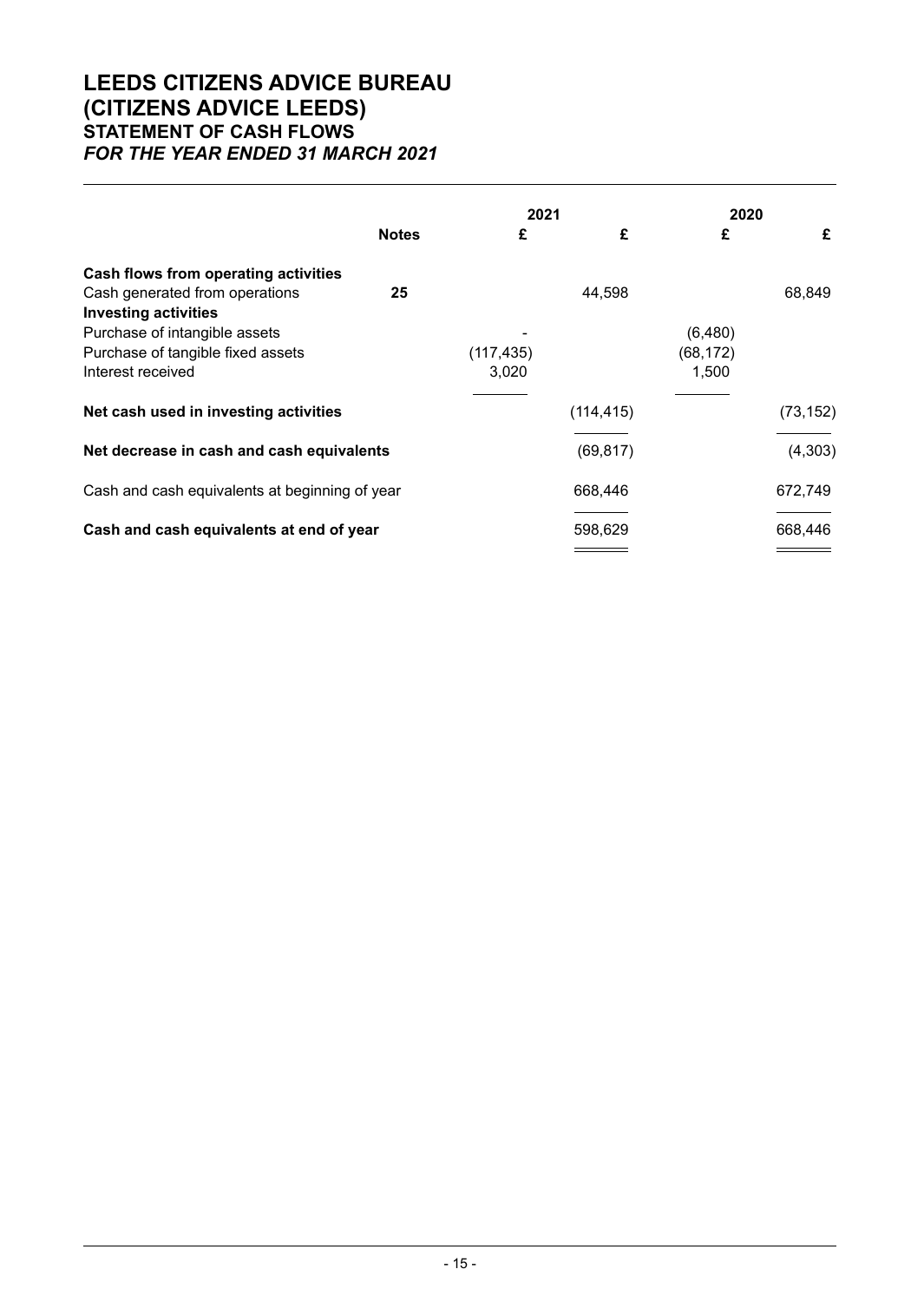#### **1 Accounting policies**

The principal accounting policies adopted, judgements and key sources of estimation uncertainty in the preparation of the financial statements are as follows:

#### **Charity information**

Leeds Citizens Advice Bureau is a private company limited by guarantee incorporated in England and Wales and is a charity registered in England and Wales. The registered office is Westminster Buildings, 31 New York Street, Leeds, LS2 7DT.

Each member of the company has undertaken to contribute such amount as may be required not exceeding £1 to the assets of the charitable company in the event of its being wound up while he or she is a member, or within one year after he or she ceases to be a member.

### **1.1 Accounting convention**

The financial statements have been prepared in accordance with the charity's Articles of Association, the Companies Act 2006 and "Accounting and Reporting by Charities: Statement of Recommended Practice applicable to charities preparing their accounts in accordance with the Financial Reporting Standard applicable in the UK and Republic of Ireland (FRS 102)" (as amended for accounting periods commencing from 1 January 2019). The charity is a Public Benefit Entity as defined by FRS 102.

The financial statements are prepared in sterling, which is the functional currency of the charity. Monetary amounts in these financial statements are rounded to the nearest £1.

The financial statements have been prepared under the historical cost convention, modified to include certain financial instruments at fair value. The principal accounting policies adopted are set out below.

#### **1.2 Going concern**

At the time of approving the financial statements, the trustees have a reasonable expectation that the charity has adequate resources to continue in operational existence for the foreseeable future. Whilst the global economy has been significantly impacted by the COVID-19 virus, the charity still has reserves sufficient to meet its immediate requirements. Thus the trustees continue to adopt the going concern basis of accounting in preparing the financial statements.

The balance sheet shows net assets at the year end of £598,490 (2020 net liabilities of £2,308,719) however the prior year includes the pension scheme liability of £2,854,000, which when excluded leaves net assets of £545,281

The 2021 financial statements report the charity's exit from the defined benefit pension scheme, which creates a net asset position for 2021 compared to the 2020 net liability position.

## **1.3 Charitable funds**

Unrestricted funds are available for use at the discretion of the trustees in furtherance of their charitable objectives.

Designated funds are unrestricted funds earmarked by the trustees for particular purposes.

Restricted funds are subject to specific conditions by donors as to how they may be used. The purposes and uses of the restricted funds are set out in the notes to the financial statements.

## **1.4 Income**

Income is recognised in the Statement of Financial Activity ("SoFA") when the charity is legally entitled to it after any performance conditions have been met, the amounts can be measured reliably, and it is probable that income will be received.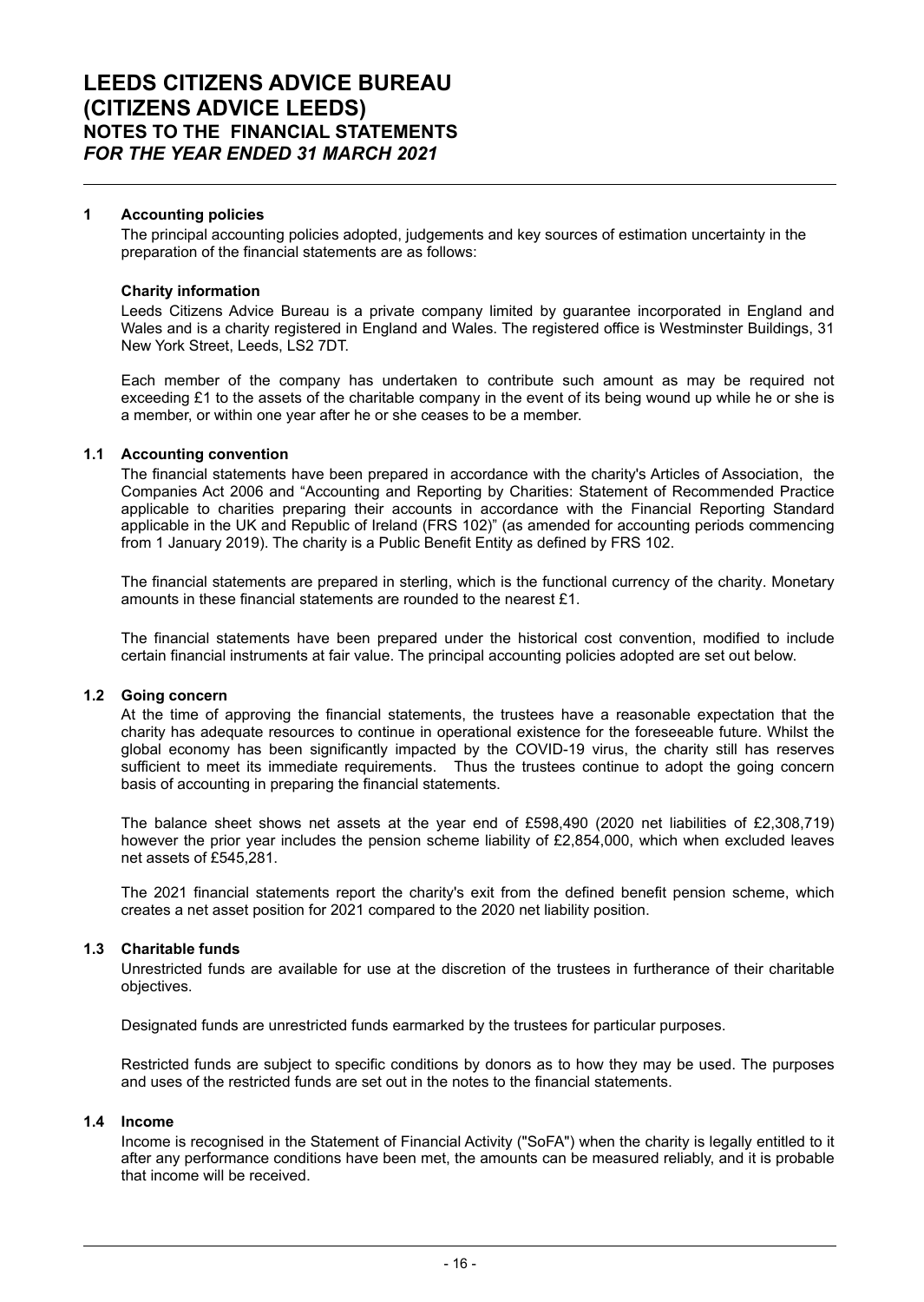Cash donations are recognised on receipt. Other donations are recognised once the charity has been notified of the donation, unless performance conditions require deferral of the amount. Income tax recoverable in relation to donations received under Gift Aid is recognised at the time of the donation.

Grants, including grants for the purchase of fixed assets, are recognised in full in the SoFA in the period in which they are receivable.

The value of services provided by volunteers is not included.

Trading and investment income is accounted for on an accruals basis.

Where income is received specifically for expenditure in a future accounting period that amount is deferred.

The value of donated assets and services is recognised as income at the fair value of the gift in the period the donated assets were received.

Income is recognised when the charity is legally entitled to it after any performance conditions have been met, the amounts can be measured reliably, and it is probable that income will be received.

## **1.5 Expenditure**

Expenditure, which includes attributable VAT which cannot be recovered, is recognised once there is a legal or constructive obligation to make a payment to a third party, it is probable that settlement will be required and the amount of the obligation can be measured reliably.

Charitable expenditure comprises those costs incurred by the charity in the deliverance of its activities and services for its beneficiaries. It includes both costs that can be directly allocated to such activities and those costs of an indirect nature necessary to support them.

Governance costs, included in support costs, include those costs incurred in the governance of the charity and its assets and are primarily associated with constitutional and statutory requirements and are allocated to charitable activities.

All costs are allocated between the expenditure categories of the SoFA on a basis designed to reflect the use of the resource.

#### **1.6 Intangible fixed assets other than goodwill**

Intangible assets are recognised at cost and are subsequently measured at cost less accumulated amortisation and accumulated impairment losses.

Individual assets costing more than £5,000 are capitalised.

Amortisation is recognised so as to write off the cost or valuation of assets less their residual values over their useful lives on the following bases:

Software 20% straight line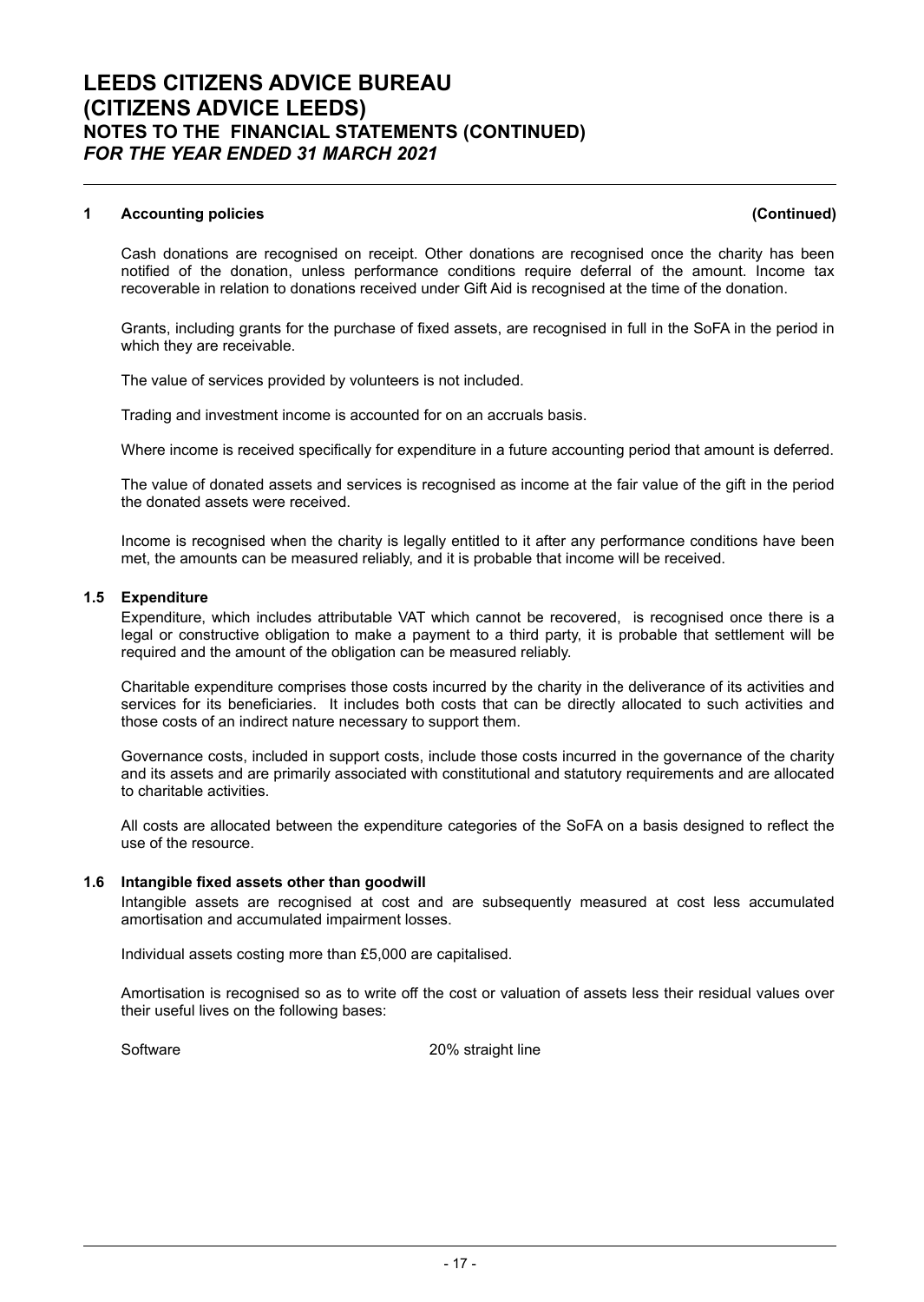#### **1.7 Tangible fixed assets**

Tangible fixed assets are initially measured at cost and subsequently measured at cost or valuation, net of depreciation and any impairment losses.

Individual assets costing more than £5,000 are capitalised.

Depreciation is recognised so as to write off the cost or valuation of assets less their residual values over their useful lives on the following bases:

Computers 20% straight line

Leasehold improvements Straight line over the life of the lease

The gain or loss arising on the disposal of an asset is determined as the difference between the sale proceeds and the carrying value of the asset, and is recognised in net income/(expenditure) for the year.

#### **1.8 Impairment of fixed assets**

At each reporting end date, the charity reviews the carrying amounts of its tangible and intangible assets to determine whether there is any indication that those assets have suffered an impairment loss. If any such indication exists, the recoverable amount of the asset is estimated in order to determine the extent of the impairment loss (if any).

#### **1.9 Cash and cash equivalents**

Cash and cash equivalents include cash in hand, deposits held at call with banks, other short-term liquid investments with original maturities of three months or less, and bank overdrafts. Bank overdrafts are shown within borrowings in current liabilities.

## **1.10 Financial instruments**

The charity has elected to apply the provisions of Section 11 'Basic Financial Instruments' and Section 12 'Other Financial Instruments Issues' of FRS 102 to all of its financial instruments.

Financial instruments are recognised in the charity's balance sheet when the charity becomes party to the contractual provisions of the instrument.

Financial assets and liabilities are offset, with the net amounts presented in the financial statements, when there is a legally enforceable right to set off the recognised amounts and there is an intention to settle on a net basis or to realise the asset and settle the liability simultaneously.

## *Basic financial assets*

Basic financial assets, which include debtors and cash and bank balances, are initially measured at transaction price including transaction costs and are subsequently carried at amortised cost using the effective interest method unless the arrangement constitutes a financing transaction, where the transaction is measured at the present value of the future receipts discounted at a market rate of interest. Financial assets classified as receivable within one year are not amortised.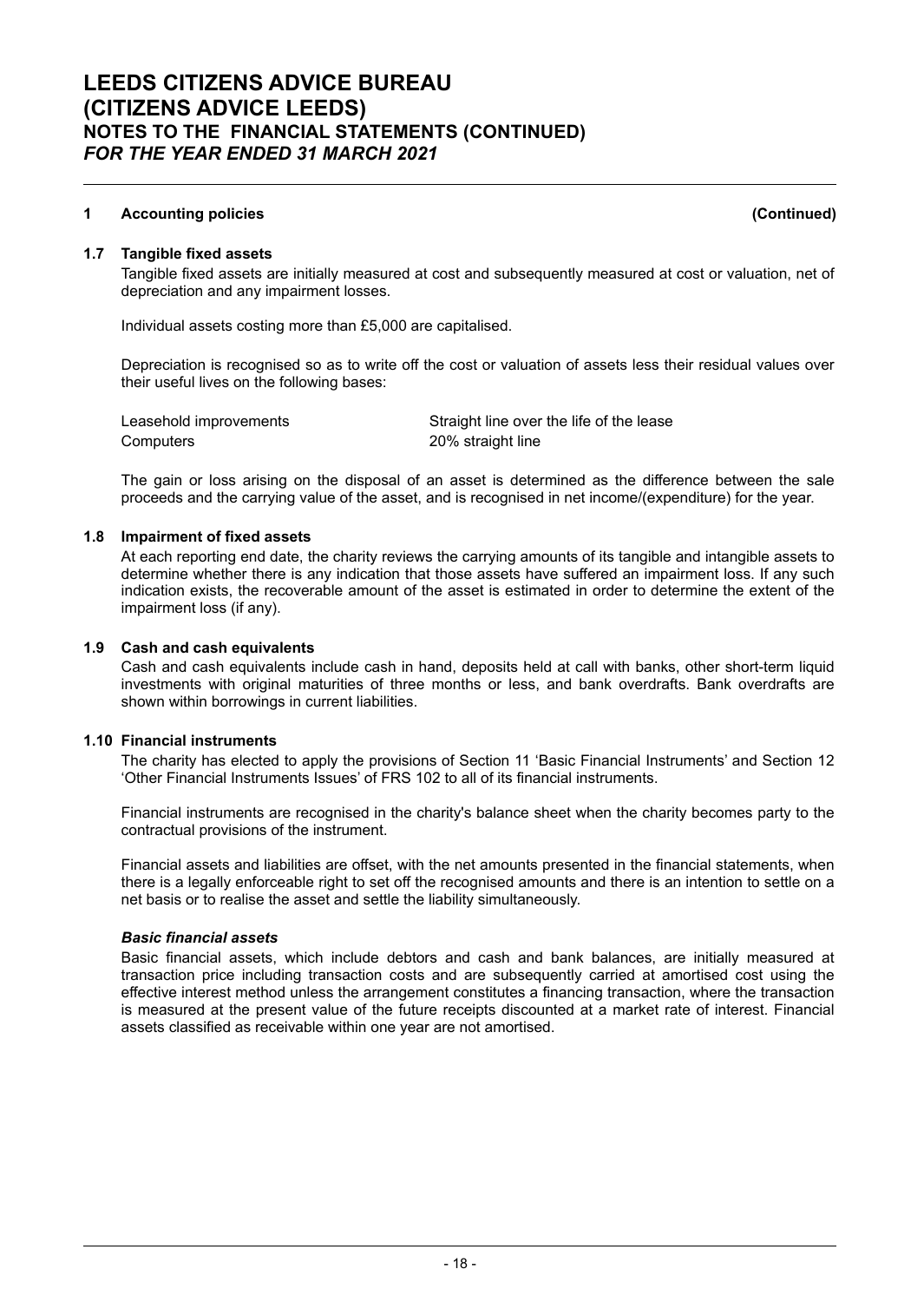### *Impairment of financial assets*

Financial assets, other than those held at fair value through income and expenditure, are assessed for indicators of impairment at each reporting date. Financial assets are impaired where there is objective evidence that, as a result of one or more events that occurred after the initial recognition of the financial asset, the estimated future cash flows have been affected.

If an asset is impaired, the impairment loss is the difference between the carrying amount and the present value of the estimated cash flows discounted at the asset's original effective interest rate. The impairment loss is recognised in net income/(expenditure) for the year.

If there is a decrease in the impairment loss arising from an event occurring after the impairment was recognised, the impairment is reversed. The reversal is such that the current carrying amount does not exceed what the carrying amount would have been, had the impairment not previously been recognised. The impairment reversal is recognised in net income/(expenditure) for the year.

### *Derecognition of financial assets*

Financial assets are derecognised only when the contractual rights to the cash flows from the asset expire or are settled, or when the charity transfers the financial asset and substantially all the risks and rewards of ownership to another entity, or if some significant risks and rewards of ownership are retained but control of the asset has transferred to another party that is able to sell the asset in its entirety to an unrelated third party.

#### *Basic financial liabilities*

Basic financial liabilities, including creditors and bank loans are initially recognised at transaction price unless the arrangement constitutes a financing transaction, where the debt instrument is measured at the present value of the future payments discounted at a market rate of interest. Financial liabilities classified as payable within one year are not amortised.

Debt instruments are subsequently carried at amortised cost, using the effective interest rate method.

Trade creditors are obligations to pay for goods or services that have been acquired in the ordinary course of operations from suppliers. Amounts payable are classified as current liabilities if payment is due within one year or less. If not, they are presented as non-current liabilities. Trade creditors are recognised initially at transaction price and subsequently measured at amortised cost using the effective interest method.

## *Derecognition of financial liabilities*

Financial liabilities are derecognised when the charity's contractual obligations expire or are discharged or cancelled.

## **1.11 Taxation**

Leeds Citizens Advice Bureau is a registered charity and as such is a charity within the meaning of schedule 6 of the Finance Act 2010. Accordingly, it is potentially entitled to tax exemption under part 11 of the Corporation Tax Act 2010 or section 256 of the Taxation of Chargeable Gains Act 1992 in respect of income and gains arising.

#### **1.12 Employee benefits**

The cost of any unused holiday entitlement is recognised in the period in which the employee's services are received.

Termination benefits are recognised immediately as an expense when the charity is demonstrably committed to terminate the employment of an employee or to provide termination benefits.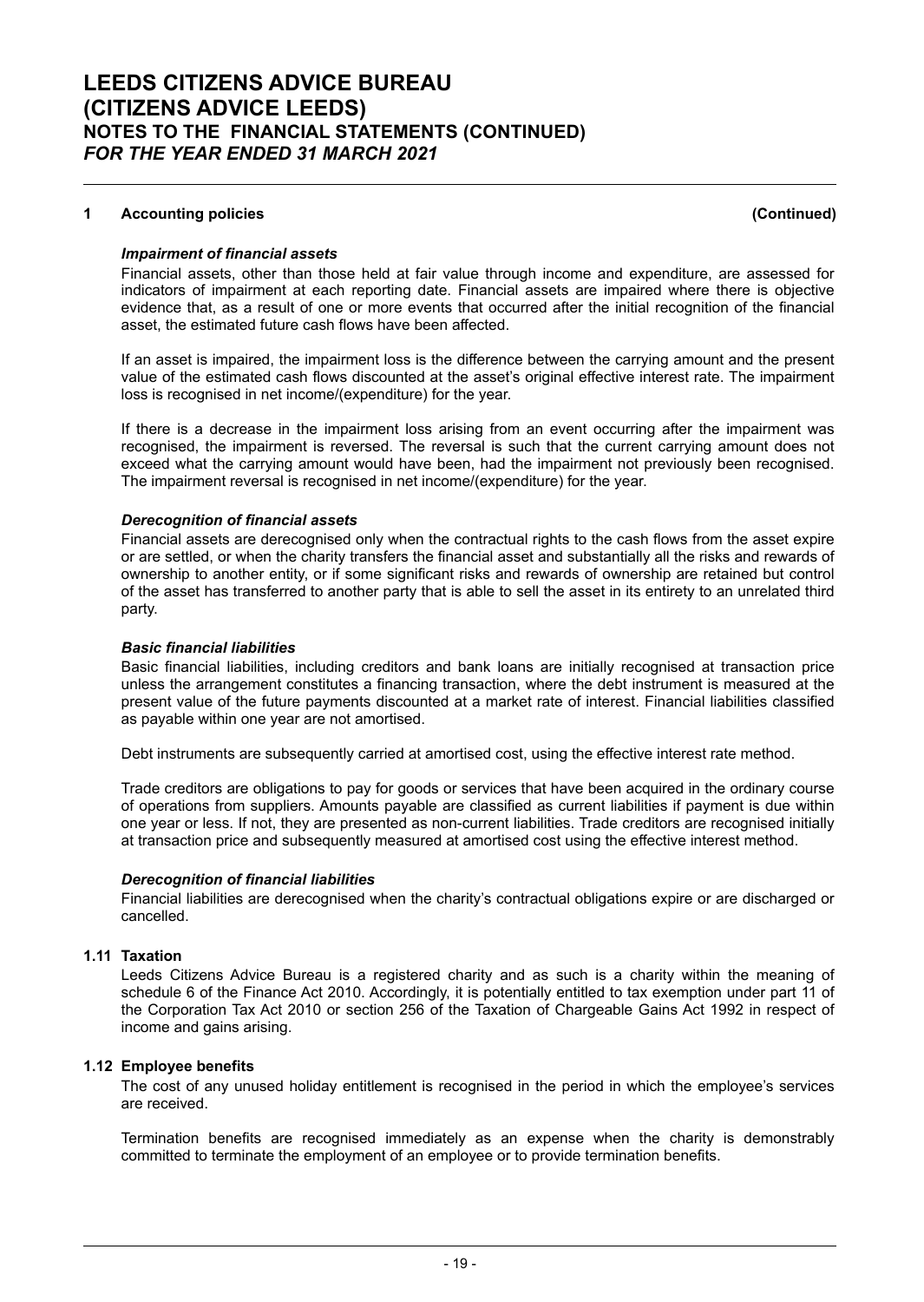#### **1.13 Retirement benefits**

During the year the charity was a participating employer in the West Yorkshire Pension Fund, a defined benefit scheme which was closed to new members, at rates set by the scheme's actuaries. As disclosed in note 24 to these financial statements at 31 May 2021 the assets and liabilities of the scheme were formally transferred back to Leeds City Council. At the year end the balance on withdrawal was in surplus accordingly the net gain on the exit from the pension scheme has been taken to the statement of financial activity through actuarial gains/(losses).

The charity contributes to a defined contribution pension scheme for the benefit of its employees. Contributions are charged to the statement of financial activities as they are incurred.

#### **1.14 Leases**

Rentals payable under operating leases, including any lease incentives received, are charged as an expense on a straight line basis over the term of the relevant lease.

#### **2 Critical accounting estimates and judgements**

In the application of the charity's accounting policies, the trustees are required to make judgements, estimates and assumptions about the carrying amount of assets and liabilities that are not readily apparent from other sources. The estimates and associated assumptions are based on historical experience and other factors that are considered to be relevant. Actual results may differ from these estimates.

The estimates and underlying assumptions are reviewed on an ongoing basis. Revisions to accounting estimates are recognised in the period in which the estimate is revised where the revision affects only that period, or in the period of the revision and future periods where the revision affects both current and future periods.

The Trustees have judged that the following material estimates or assumptions have a significant risk of causing a material adjustment to the carrying amount of assets and liabilities:

#### **Critical Judgements**

#### *Defined benefit pension scheme*

The charity was a member of the West Yorkshire Pension Fund, a multi-employer defined benefit scheme. The charity previously recognised its share of scheme liabilities at fair value based on certain critical assumptions, such as discount rate, mortality and expected rates of return, as calculated by the scheme actuary. The charity formally exited the scheme on 31 May 2021, with discussions for this exit taking place prior to 31 March 2021, and therefore consequently the defined benefit pension scheme liability has been removed from these financial statements. An exit valuation has confirmed that a surplus was present at the date of exit, hence no exit liability has been included within these financial statements in relation to the scheme.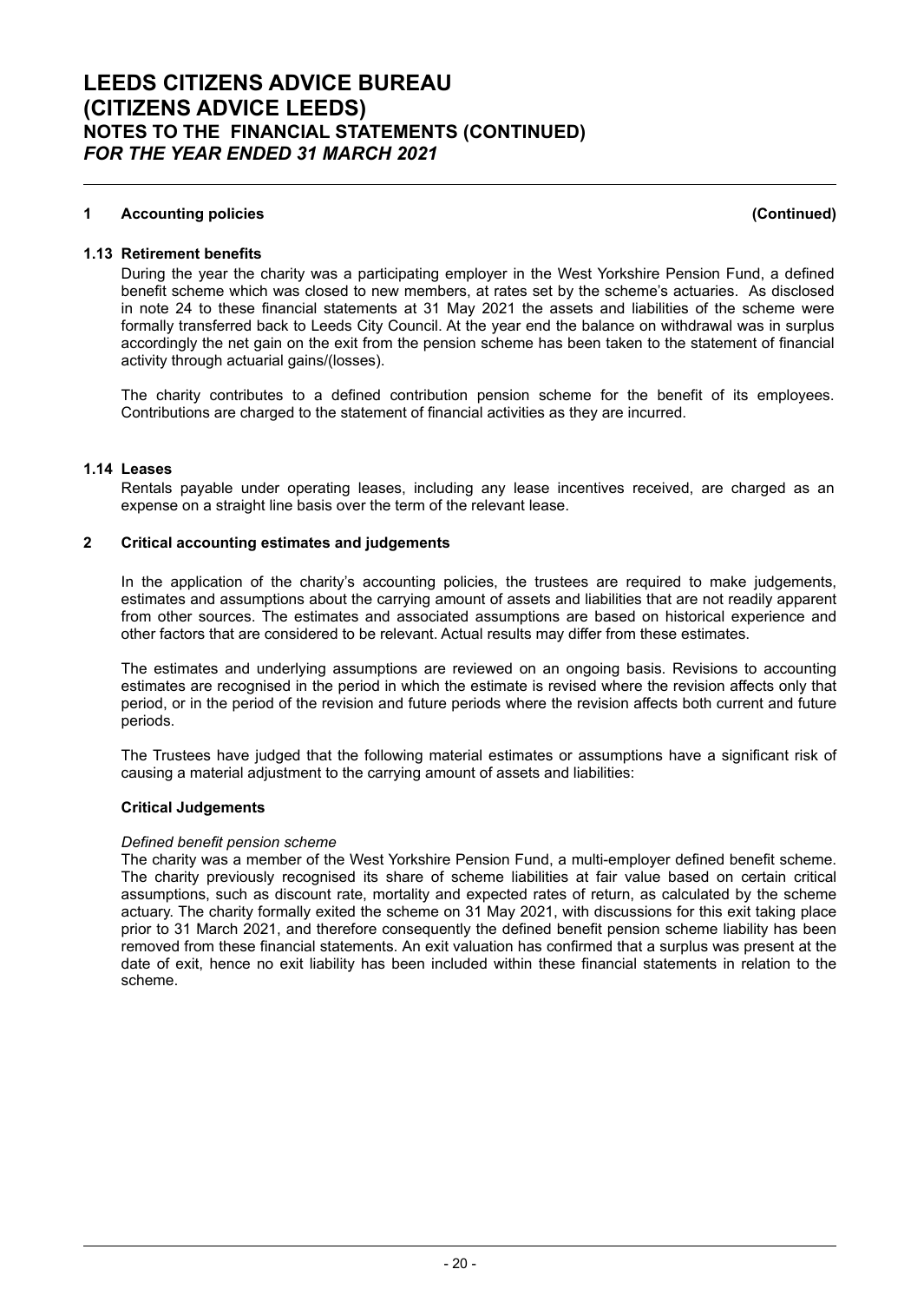# **3 Charitable activities**

|                                                         | 2021      | 2020      |
|---------------------------------------------------------|-----------|-----------|
|                                                         | £         | £         |
| Leeds Advice Service contract                           | 1,003,463 | 988,463   |
| Leeds Advice Service contract - sub contracted services | 436,300   | 436,300   |
| Money Advice Service - Debt Advice Project              | 315,489   | 312,192   |
| Money Advice Service - Trainee                          | 17,749    |           |
| Day One Outreach Services - Leeds Cares                 | 22,105    | 21,640    |
| Help to Claim                                           | 268,262   | 257,645   |
| Leeds Clinical Commissioning Group - Outreach service   | 90,000    | 90,000    |
| PensionWise                                             | 147,144   | 152,198   |
| Northern Powergrid                                      | 125,183   | 86,784    |
| <b>LCC Social Inclusion Fund</b>                        |           | 21,764    |
| LCC - Financial advice to people with TB in Leeds       | 2,500     | 10,000    |
| Other Income                                            | 33,091    | 17,106    |
|                                                         | 2,461,286 | 2,394,092 |
|                                                         |           |           |
| Analysis by fund                                        |           |           |
| Unrestricted funds - general                            | 1,562,854 | 1,541,869 |
| <b>Restricted funds</b>                                 | 898,432   | 852,223   |
|                                                         | 2,461,286 | 2,394,092 |
|                                                         |           |           |

## **4 Exceptional income and expenditure**

During the year, the charity vacated its previous property, with a lease surrender incentive of £150,000 paid by the property landlord. The costs expensed directly attributable to the relocation totalled £55,244, therefore an exceptional gain of £94,756 has been recognised during the year. Fixed asset additions capitalised in the year totalled £117,435, significantly all of this capitalised expenditure related to the relocation.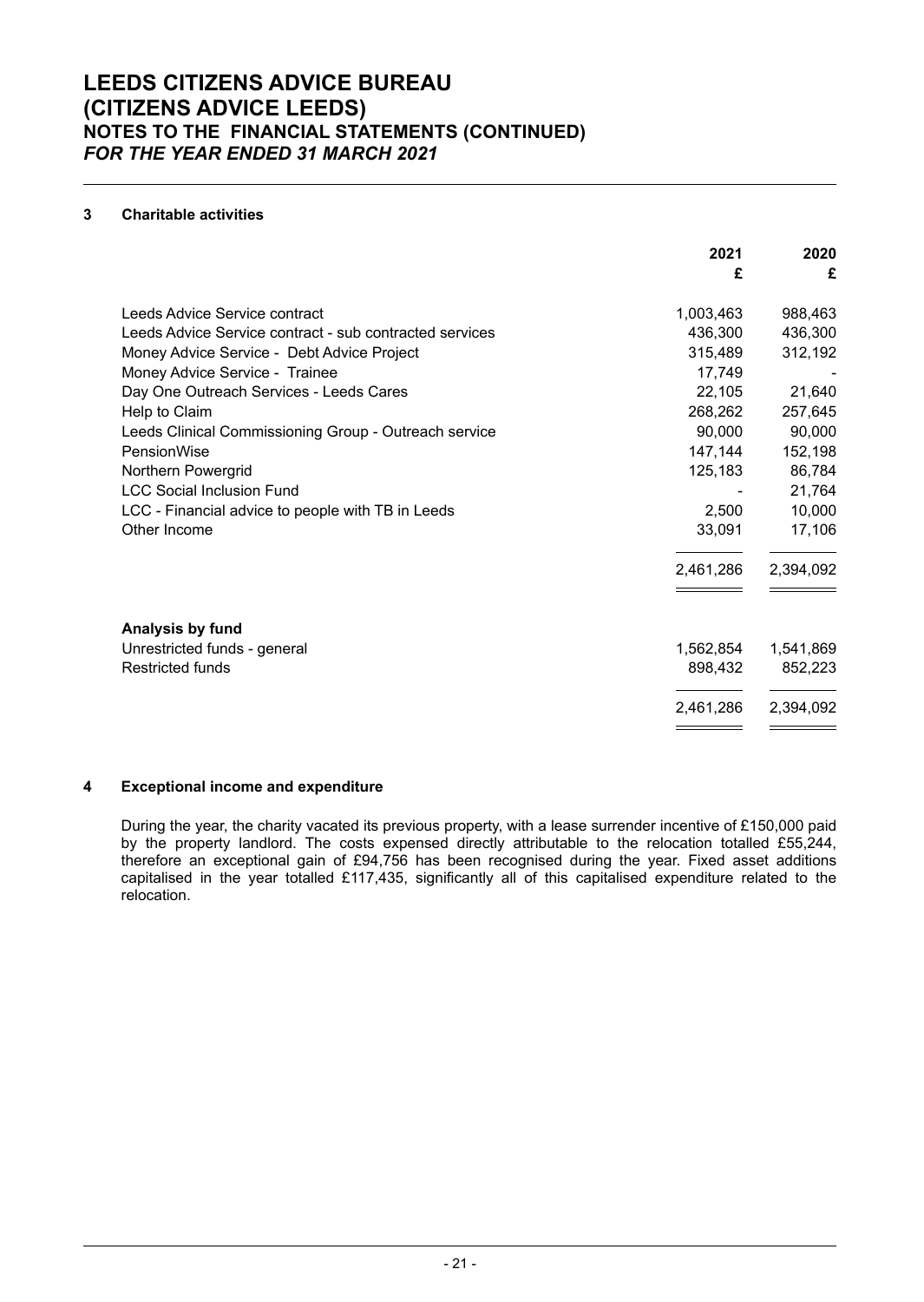# **LEEDS CITIZENS ADVICE BUREAU (CITIZENS ADVICE LEEDS) NOTES TO THE FINANCIAL STATEMENTS (CONTINUED)** *FOR THE YEAR ENDED 31 MARCH 2021*

| 5 | <b>Charitable activities</b>               |                                                         |                |                          |           |                                             |                       |              |
|---|--------------------------------------------|---------------------------------------------------------|----------------|--------------------------|-----------|---------------------------------------------|-----------------------|--------------|
|   |                                            | <b>Charitable Exceptional Net pension</b><br>activities | item           | scheme<br>credit/cost    | Total     | <b>Charitable Net pension</b><br>activities | scheme<br>credit/cost | <b>Total</b> |
|   |                                            | 2021                                                    | 2021           | 2021                     | 2021      | 2020                                        | 2020                  | 2020         |
|   |                                            | £                                                       | £              | £                        | £         | £                                           | £                     | £            |
|   | Staff costs                                | 1,681,989                                               |                |                          | 1,681,989 | 1,586,828                                   |                       | 1,586,828    |
|   | Defined benefit pension scheme costs       |                                                         |                |                          |           |                                             | 524,000               | 524,000      |
|   | Defined benefit pension contributions paid |                                                         | $\blacksquare$ | (219,000)                | (219,000) |                                             | (200,000)             | (200,000)    |
|   | Subcontracted advice work                  | 497,584                                                 |                |                          | 497,584   | 469,118                                     |                       | 469,118      |
|   | Depreciation and impairment                | 10,450                                                  |                |                          | 10,450    |                                             |                       |              |
|   | Insurance                                  | 6,469                                                   |                |                          | 6,469     | 6,060                                       |                       | 6,060        |
|   | Telephone                                  | 25,790                                                  |                |                          | 25,790    | 9,606                                       |                       | 9,606        |
|   | Office expenses, stationery and postage    | 9,906                                                   |                |                          | 9,906     | 20,332                                      |                       | 20,332       |
|   | Premises                                   | 151,835                                                 | 55,244         |                          | 207,079   | 136,058                                     |                       | 136,058      |
|   | Repairs and maintenance                    | 6,978                                                   |                |                          | 6,978     | 20,103                                      |                       | 20,103       |
|   | Equipment                                  | 20,360                                                  |                |                          | 20,360    | 8,742                                       |                       | 8,742        |
|   | Training and conferences                   | 5,243                                                   |                |                          | 5,243     | 19,740                                      |                       | 19,740       |
|   | Interpreting costs                         | 17,080                                                  |                | $\overline{\phantom{a}}$ | 17,080    | 14,272                                      |                       | 14,272       |
|   | Information, referencing and subscriptions | 15,677                                                  |                |                          | 15,677    | 15,785                                      |                       | 15,785       |
|   | Travel and care expenses                   | 1,431                                                   |                |                          | 1,431     | 13,470                                      |                       | 13,470       |
|   | Professional fees                          | 25,080                                                  |                |                          | 25,080    | 26,845                                      |                       | 26,845       |
|   | Employer related costs and recruitment     | 5,786                                                   |                |                          | 5,786     | 2,461                                       |                       | 2,461        |
|   | <b>Bank charges</b>                        | 896                                                     |                |                          | 896       | 890                                         |                       | 890          |
|   |                                            | 2,482,554                                               | 55,244         | (219,000)                | 2,318,798 | 2,350,310                                   | 324,000               | 2,674,310    |
|   | Share of support costs (see note 7)        | 19,061                                                  |                |                          | 19,061    | 18,766                                      |                       | 18,766       |
|   | Share of governance costs (see note 7)     | 7,799                                                   |                |                          | 7,799     | 8,015                                       |                       | 8,015        |
|   |                                            | 2,509,414                                               | 55,244         | (219,000)                | 2,345,658 | 2,377,091                                   | 324,000               | 2,701,091    |
|   |                                            |                                                         |                |                          |           |                                             |                       |              |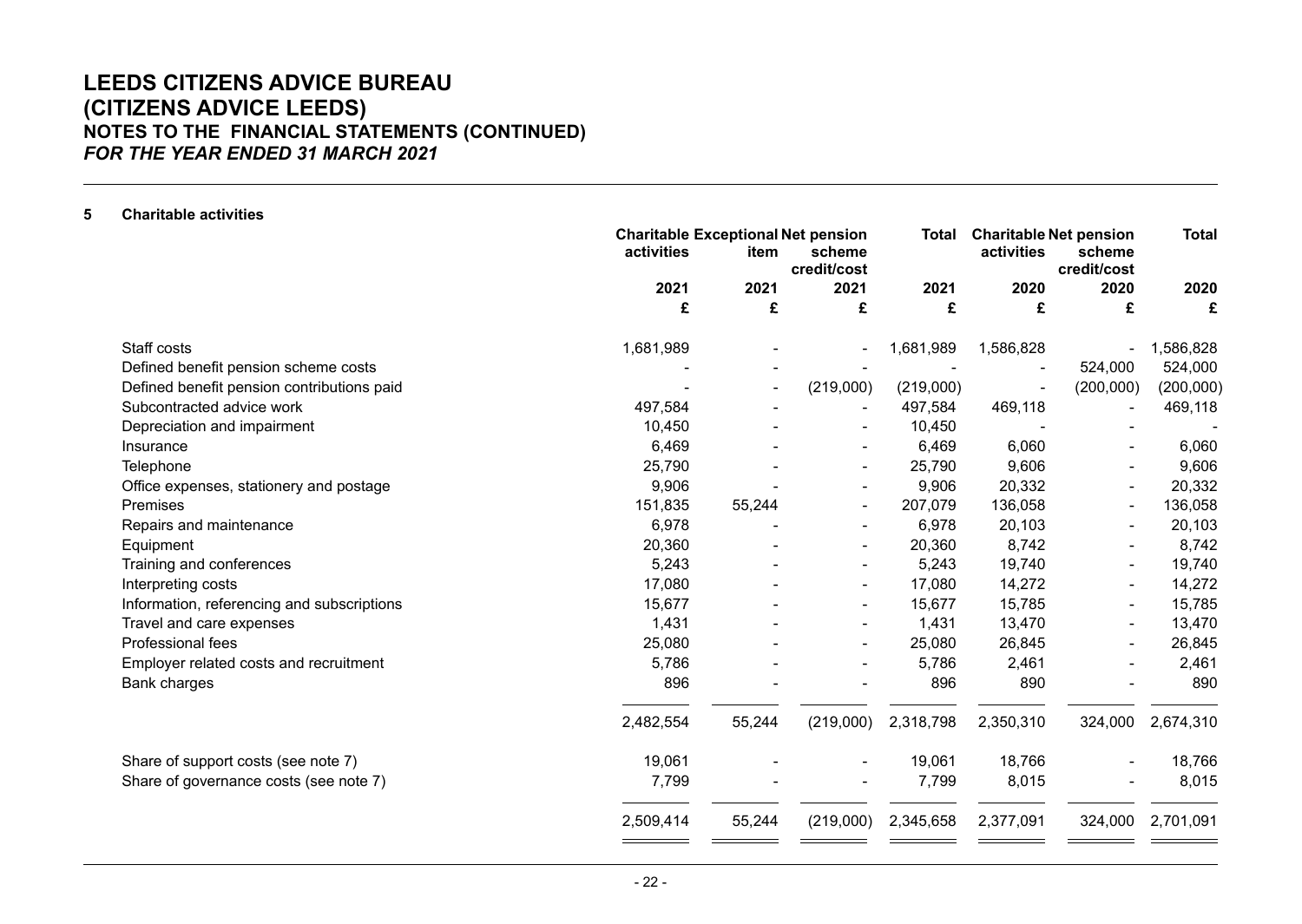## **6 Pension costs**

Included within the reported (£219,000) (2020 - £324,000) of defined benefit pension scheme costs are items relating to the defined benefit pension scheme including: Current service cost £404,000 (2020 - £418,000); Past service cost £nil (2020- £39,000) and Interest cost £183,000 (2020 - £67,000).

### **7 Support costs**

|                          | <b>Support Governance</b> | 2021  | 2020   |        |
|--------------------------|---------------------------|-------|--------|--------|
|                          | costs                     | costs |        |        |
|                          | £                         | £     | £      | £      |
| Staff costs              | 19,061                    | ۰     | 19,061 | 18,766 |
| Audit fees               | ۰                         | 5,220 | 5,220  | 3,885  |
| Accountancy              | ۰                         | 2,220 | 2,220  | 2,979  |
| Governance and AGM costs |                           | 359   | 359    | 1,151  |
|                          |                           |       |        |        |
|                          | 19,061                    | 7,799 | 26,860 | 26,781 |
|                          |                           |       |        |        |

### **8 Auditor's remuneration**

The analysis of auditor's remuneration is as follows:

|                                                           | 2021<br>£ | 2020<br>£ |
|-----------------------------------------------------------|-----------|-----------|
| Audit of annual accounts                                  | 4,350     | 3,885     |
| <b>Non-audit services</b><br>All other non-audit services | 1,850     | 1,835     |

## **9 Trustees**

None of the trustees (or any persons connected with them) received any remuneration, benefits or expenses from the charity during the year (2020 - none).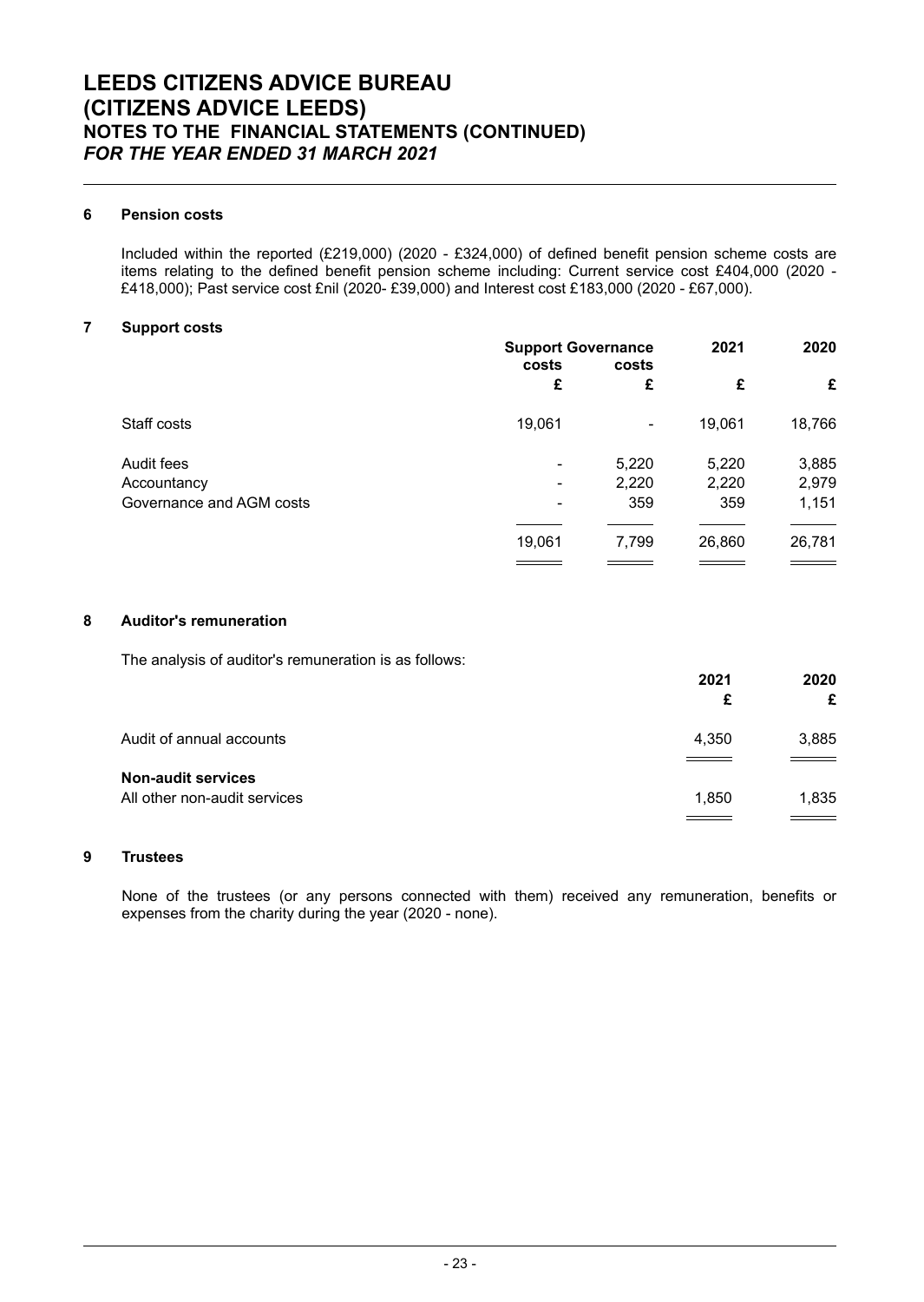## **10 Employees**

#### **Number of employees**

The average monthly number of employees during the year was:

|                                      | 2021<br><b>Number</b> | 2020<br><b>Number</b> |
|--------------------------------------|-----------------------|-----------------------|
|                                      | 60                    | 59                    |
| <b>Employment costs</b>              | 2021<br>£             | 2020<br>£             |
| Wages and salaries                   | 1,368,217             | 1,298,959             |
| Social security costs                | 116,648               | 106,804               |
| Defined benefit scheme contributions | 216,185               | 199,831               |
|                                      | 1,701,050             | 1,605,594             |

No employees received emoluments in excess of £60,000 (2020 - no employees).

The key management personnel of the charity have been identified as the Chief Executive, Finance Director and the Operations Director. The aggregate employment benefits, including employer's national insurance and pension contributions, for the key management personnel for the year was £155,146 (2020 - £155,358). The remuneration of these key management personnel is set and reviewed annually by the trustee board.

#### **11 Other gains or losses**

|                                                              | 2021      | 2020 |
|--------------------------------------------------------------|-----------|------|
| Exceptional gain on exit from defined benefit pension scheme | 2,635,000 |      |

At 31 May 2021 the assets and liabilities of the scheme were transferred back to Leeds City Council. As disclosed in note 23 to the financial statements this has been treated as an adjusting post balance sheet event. Accordingly the gain on the exit from the pension scheme of £2,635,000, which represents the opening liability of £2,854,000 less contributions paid in the year of £219,000, has been recognised as an actuarial gain in the statement of financial activity. An exit valuation has confirmed that a surplus was present at the date of exit, hence no exit liability has been included within these financial statements in relation to the scheme.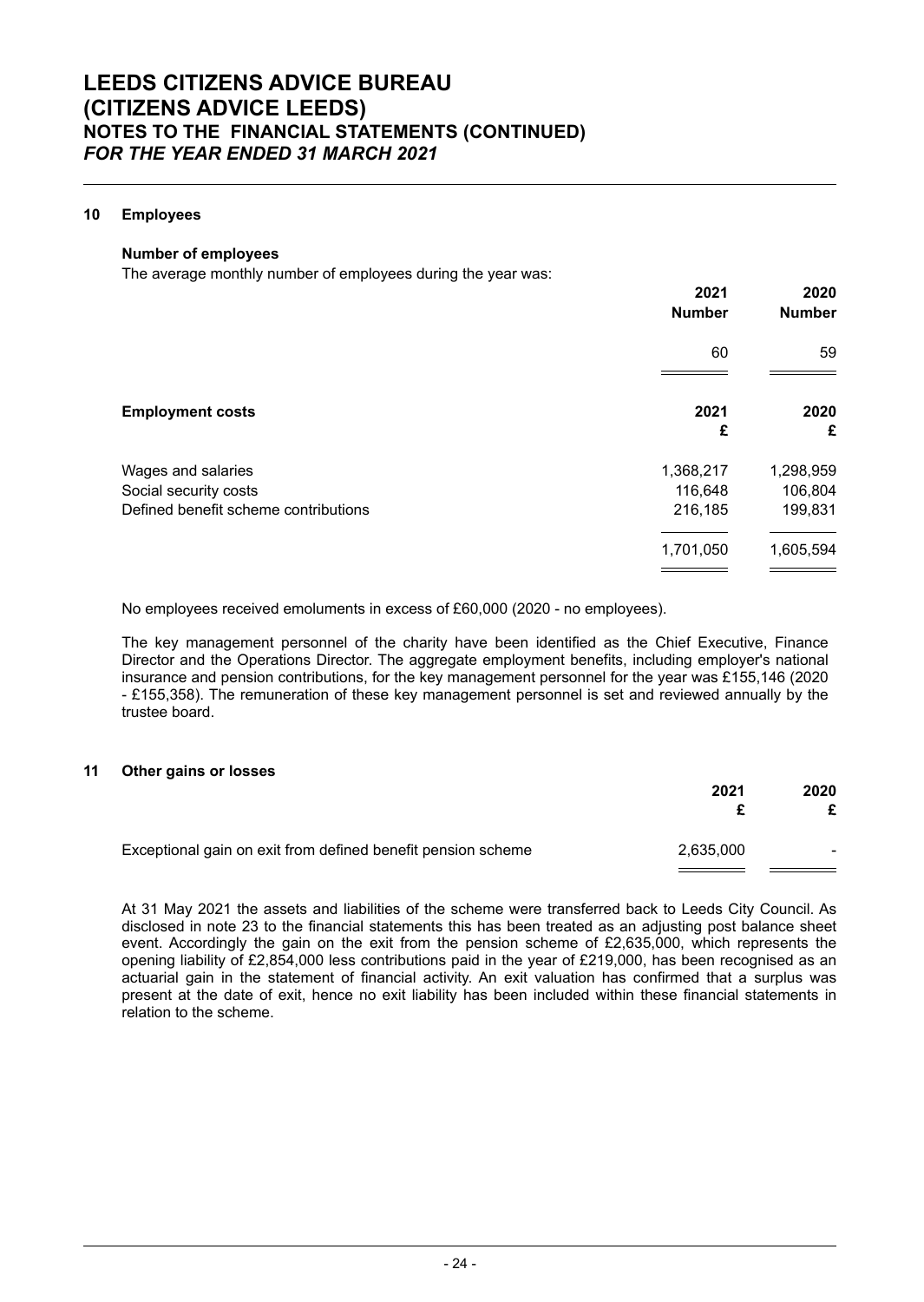# **LEEDS CITIZENS ADVICE BUREAU (CITIZENS ADVICE LEEDS) NOTES TO THE FINANCIAL STATEMENTS (CONTINUED)** *FOR THE YEAR ENDED 31 MARCH 2021*

# **12 Intangible fixed assets**

|                                    | <b>Software</b><br>£ |
|------------------------------------|----------------------|
| Cost                               |                      |
| At 1 April 2020 and 31 March 2021  | 6,480                |
| <b>Amortisation and impairment</b> |                      |
| At 1 April 2020                    |                      |
| Amortisation charged for the year  | 648                  |
| At 31 March 2021                   | 648                  |
| <b>Carrying amount</b>             |                      |
| At 31 March 2021                   | 5,832                |
| At 31 March 2020                   | 6,480                |
|                                    |                      |

# **13 Tangible fixed assets**

|                                    | Leasehold<br>improvements | <b>Computers</b> | <b>Total</b> |
|------------------------------------|---------------------------|------------------|--------------|
|                                    | £                         | £                | £            |
| Cost                               |                           |                  |              |
| At 1 April 2020                    | 57,741                    | 10,431           | 68,172       |
| <b>Additions</b>                   | 117,435                   |                  | 117,435      |
| At 31 March 2021                   | 175,176                   | 10,431           | 185,607      |
| <b>Depreciation and impairment</b> |                           |                  |              |
| Depreciation charged in the year   | 8,759                     | 1,043            | 9,802        |
| At 31 March 2021                   | 8,759                     | 1,043            | 9,802        |
| <b>Carrying amount</b>             |                           |                  |              |
| At 31 March 2021                   | 166,417                   | 9,388            | 175,805      |
| At 31 March 2020                   | 57,741                    | 10,431           | 68,172       |
|                                    |                           |                  |              |

# **14 Debtors**

| Amounts falling due within one year: | 2021<br>£ | 2020<br>£ |
|--------------------------------------|-----------|-----------|
| Trade debtors                        | 2,500     | 16,227    |
| Prepayments and accrued income       | 35,596    | 11,156    |
|                                      | 38,096    | 27,383    |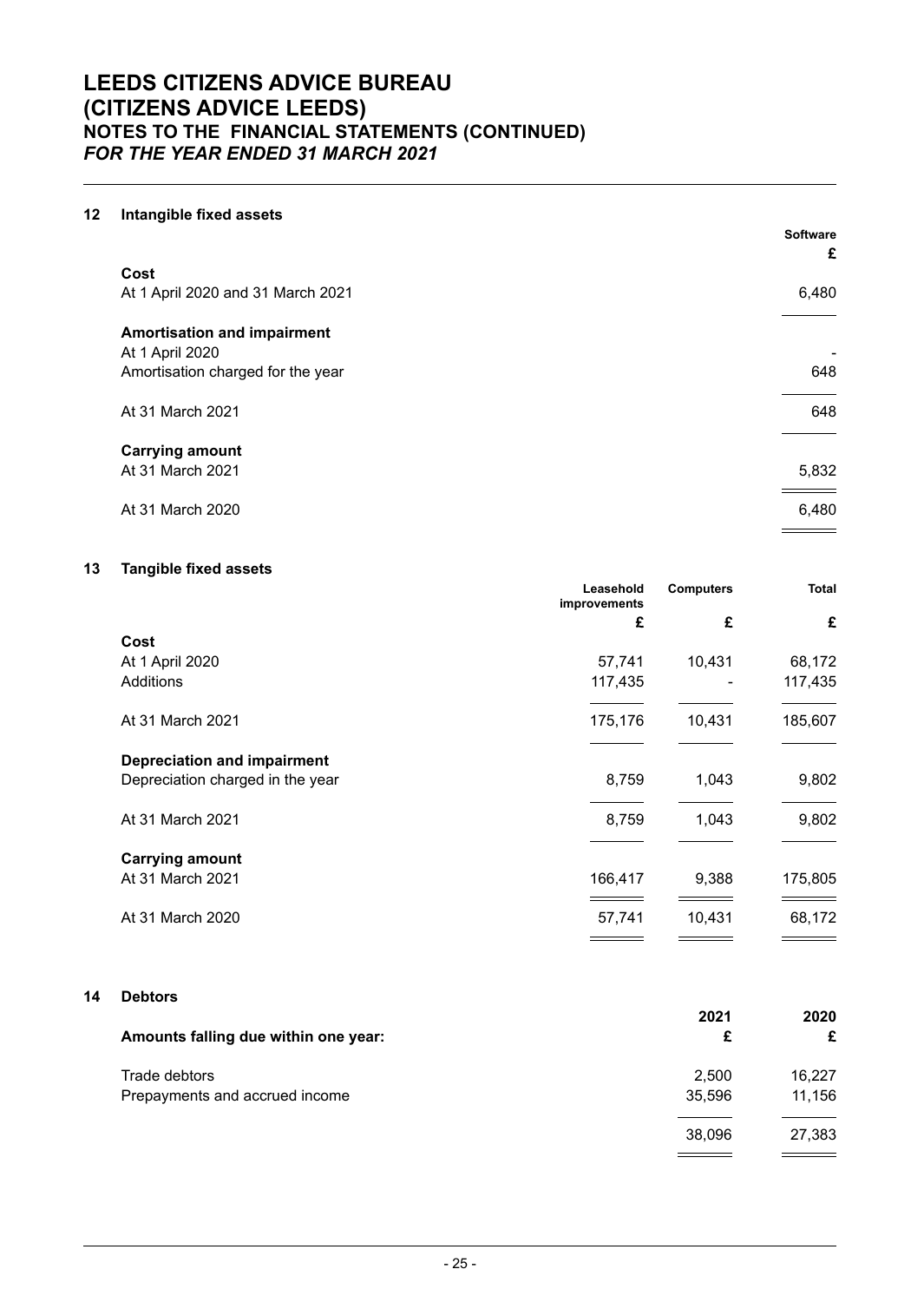# **LEEDS CITIZENS ADVICE BUREAU (CITIZENS ADVICE LEEDS) NOTES TO THE FINANCIAL STATEMENTS (CONTINUED)** *FOR THE YEAR ENDED 31 MARCH 2021*

| 15 | Creditors: amounts falling due within one year |              |           |           |
|----|------------------------------------------------|--------------|-----------|-----------|
|    |                                                |              | 2021      | 2020      |
|    |                                                | <b>Notes</b> | £         | £         |
|    | Other taxation and social security             |              | 27,574    | 26,873    |
|    | Deferred income                                | 16           | 68,026    | 83,330    |
|    | Trade creditors                                |              | 6,077     | 28,950    |
|    | Other creditors                                |              | 5,278     | 21,306    |
|    | Accruals                                       |              | 116,478   | 64,741    |
|    |                                                |              | 223,433   | 225,200   |
|    |                                                |              |           |           |
| 16 | <b>Deferred income</b>                         |              |           |           |
|    |                                                |              | 2021      | 2020      |
|    |                                                |              | £         | £         |
|    | Brought forward                                |              | 83,330    | 64,025    |
|    | Released in the year                           |              | (62, 437) | (43, 133) |
|    | Deferred in the year                           |              | 47,133    | 62,438    |
|    | Carried forward                                |              | 68,026    | 83,330    |
| 17 | <b>Pension scheme liability</b>                |              | 2021      | 2020      |
|    |                                                | <b>Notes</b> | £         | £         |
|    | Retirement benefit obligations                 | 18           |           | 2,854,000 |
|    |                                                |              |           |           |
|    |                                                |              |           | 2,854,000 |
|    |                                                |              |           |           |

#### **15 Creditors: amounts falling due within one year**

## **18 Retirement benefit schemes**

The charity operates a defined contribution pension scheme for all qualifying employees. The assets of the scheme are held separately from those of the charity in an independently administered fund.

At the year end, pension contributions totalling £23,469 (2020 - £21,886) remained unpaid.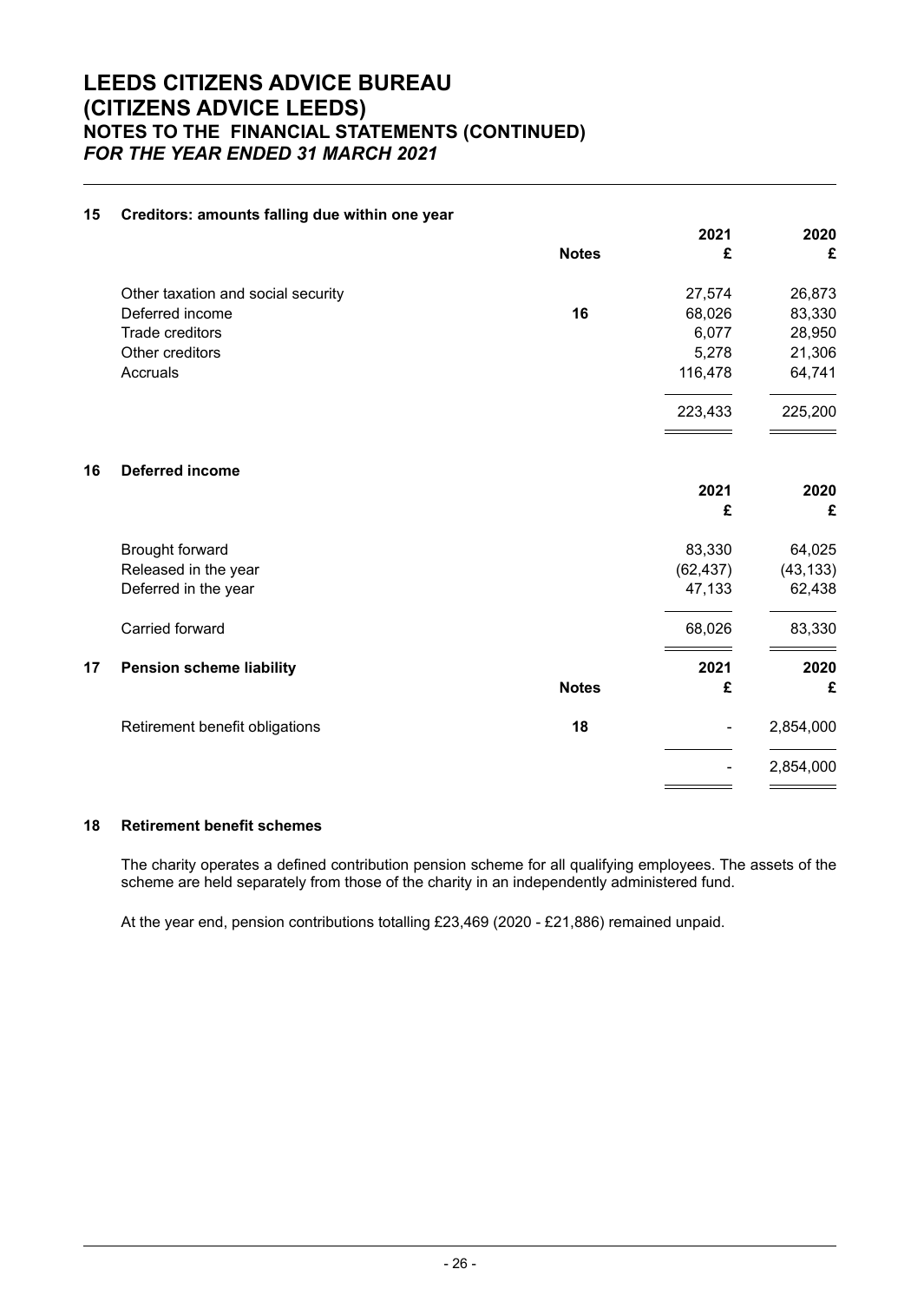## **18 Retirement benefit schemes (Continued)**

#### **Defined benefit schemes**

The West Yorkshire Pension Fund Scheme is funded and is contracted out of the state scheme. The previous tri-annual valuation of the Scheme took place at 31 March 2019 and was undertaken by professionally qualified actuaries, AON Hewitt, using the projected unit credit method. The charity has obtained a valuation of the scheme as at 31 March 2021 and the figures below are based on that valuation.

The fair value of the assets of the charity's share of the scheme at 31 March 2021 was £6,446,000 and the present fair value of the funded liabilities was £10,490,000 leaving a net pension liability of £4,044,000 at 31 March 2021.

At 31 May 2021 the assets and liabilities of the scheme were transferred back to Leeds City Council. As disclosed in note 24 to the financial statements this has been treated as an adjusting post balance sheet event. Accordingly the gain on the exit from the pension scheme of £2,635,000, which represents the opening liability of £2,854,000 less contributions paid in the year of £219,000, has been recognised as an actuarial gain in the statement of financial activity. An exit valuation has confirmed that a surplus was present at the date of exit, hence no exit liability has been included within these financial statements in relation to the scheme.

#### *Key assumptions*

|                                                  | 2020 |
|--------------------------------------------------|------|
|                                                  | %    |
| Discount rate                                    | 2.3  |
| Expected rate of increase of pensions in payment | 1.9  |
| Expected rate of salary increases                | 3.15 |
| Pension accounts revaluation rate                | 1.9  |
| <b>CPI</b> Inflation                             | 1.9  |
|                                                  |      |

#### *Mortality assumptions*

The assumed life expectations on retirement at age 65 are:

|                      | 2020              |
|----------------------|-------------------|
|                      | <b>Years</b>      |
| Retiring today       |                   |
| - Males              | 21.8              |
| - Females            | 24.6              |
|                      | $\qquad \qquad =$ |
| Retiring in 20 years |                   |
| - Males              | 22.5              |
| - Females            | 25.7              |
|                      | $=$               |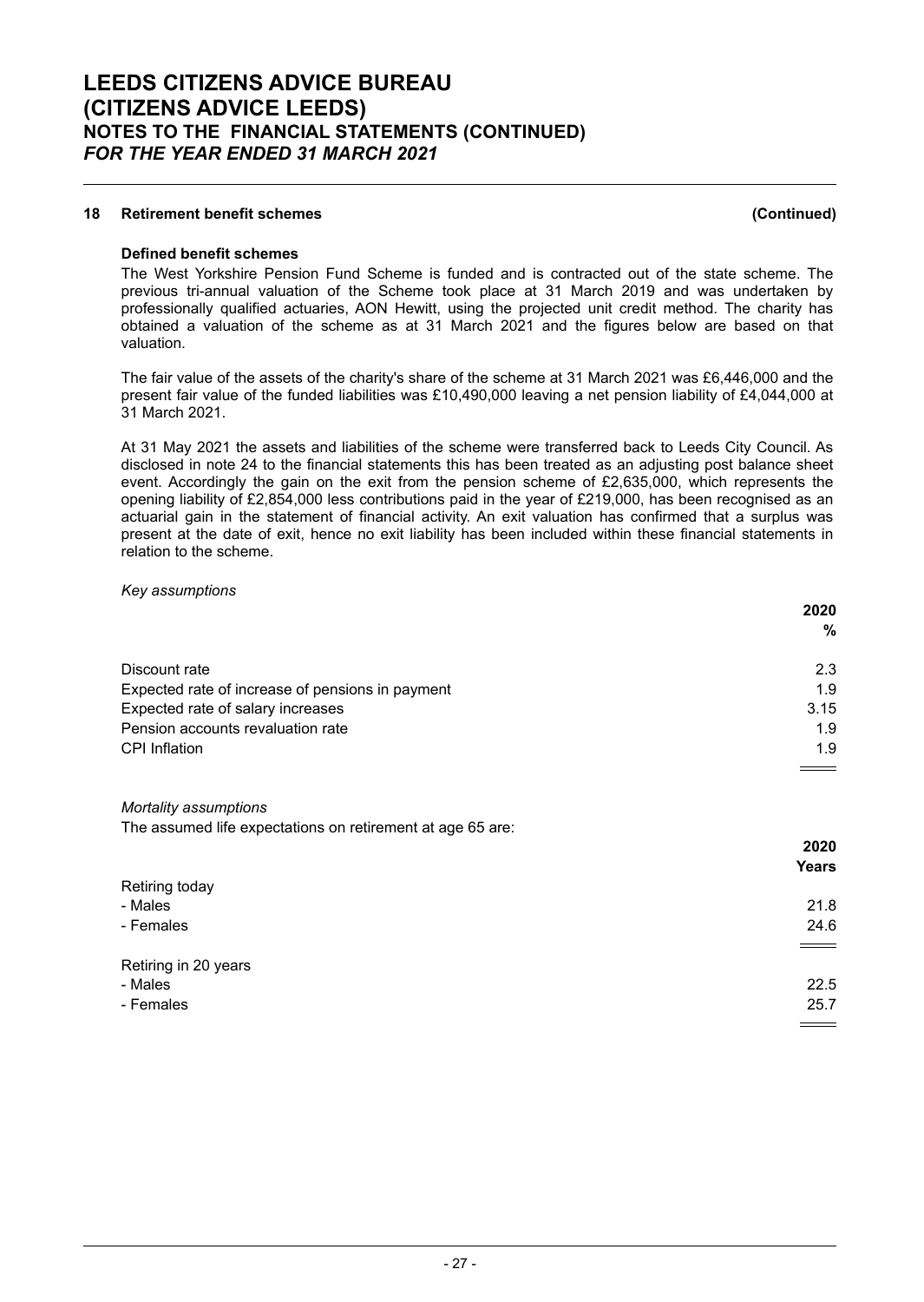# **LEEDS CITIZENS ADVICE BUREAU (CITIZENS ADVICE LEEDS) NOTES TO THE FINANCIAL STATEMENTS (CONTINUED)** *FOR THE YEAR ENDED 31 MARCH 2021*

| (Continued) |      | <b>Retirement benefit schemes</b>                            |
|-------------|------|--------------------------------------------------------------|
|             |      | Amounts recognised in the Statement of Financial Activities: |
| 2020        | 2021 |                                                              |
| £           | £    |                                                              |
| 418,000     |      | Current service cost                                         |
| 67,000      |      | Net interest on defined benefit liability/(asset)            |
| 39,000      |      | Other costs and income                                       |
| 524,000     |      | <b>Total costs</b>                                           |
|             |      | Amounts taken to Other Recognised Gains and Losses:          |
| 2020        | 2021 |                                                              |
| £           | £    |                                                              |
| 368,000     |      | Actual return on scheme assets                               |
| 129,000     |      | Less: calculated interest element                            |
| 497,000     |      | Return on scheme assets excluding interest income            |
| (870,000)   |      | Actuarial changes related to obligations                     |
|             |      |                                                              |

The amounts included in the balance sheet arising from the charity's obligations in respect of defined benefit plans are as follows:

|                                              | 2021 | 2020          |
|----------------------------------------------|------|---------------|
|                                              | £    | £             |
| Present value of defined benefit obligations |      | 7,969,000     |
| Fair value of plan assets                    | ۰    | (5, 115, 000) |
|                                              |      |               |
| Deficit in scheme                            |      | 2,854,000     |
|                                              |      |               |

The charity paid contributions at a rate of 15.8% (2020 - 15.8%) during the year. The cost to the charity for the year was £219,000 (2020 - £200,000). At the year end £nil (2020 - £nil) was unpaid to the scheme.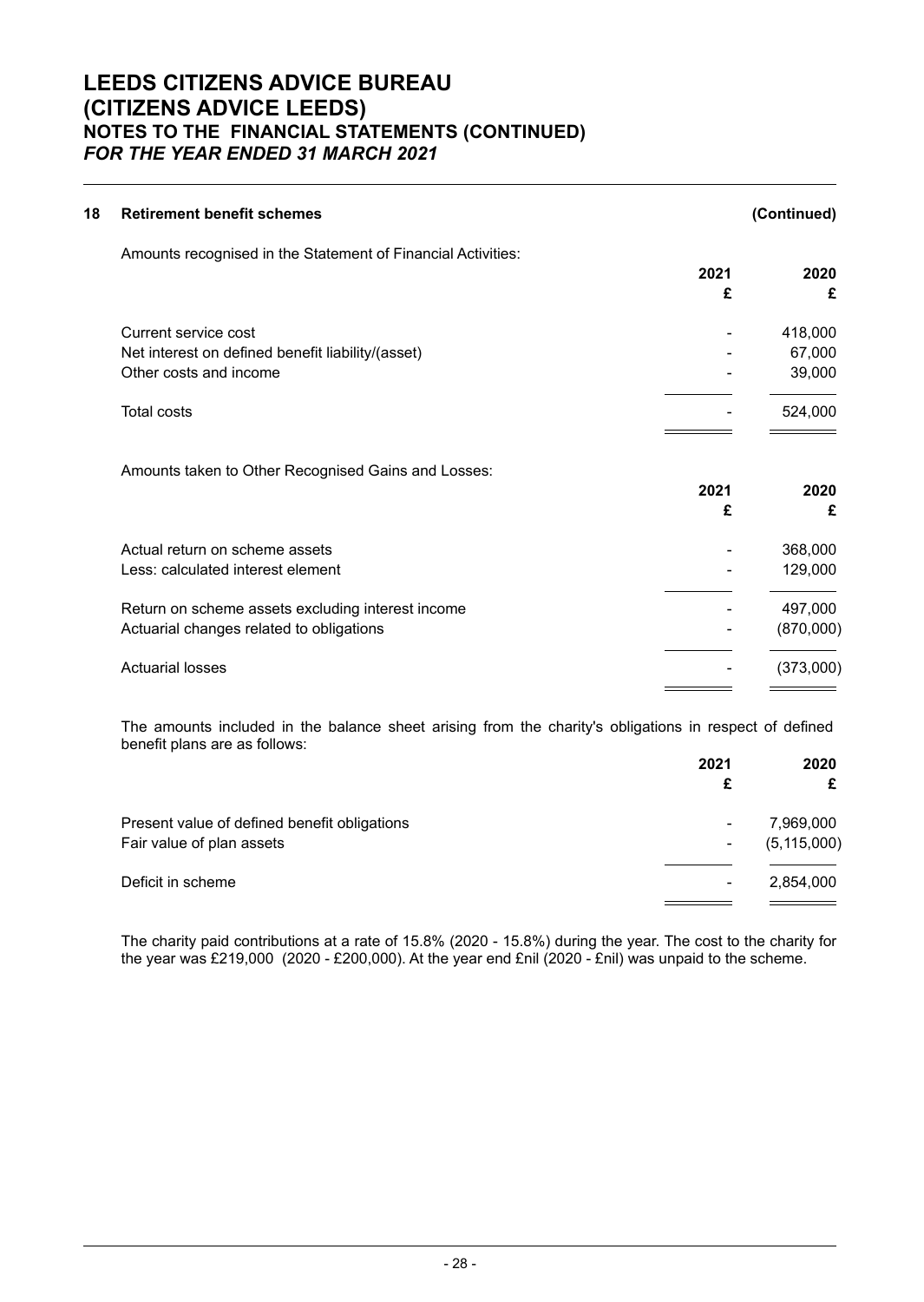# **LEEDS CITIZENS ADVICE BUREAU (CITIZENS ADVICE LEEDS) NOTES TO THE FINANCIAL STATEMENTS (CONTINUED)** *FOR THE YEAR ENDED 31 MARCH 2021*

| 18 | <b>Retirement benefit schemes</b>                                         |      | (Continued) |
|----|---------------------------------------------------------------------------|------|-------------|
|    | The fair value of plan assets at the reporting period end was as follows: |      |             |
|    |                                                                           | 2021 | 2020        |
|    |                                                                           | £    | £           |
|    | <b>Equity instruments</b>                                                 | ۰    | 3,964,000   |
|    | Property                                                                  |      | 230,000     |
|    | Government Bonds                                                          |      | 491,000     |
|    | Corporate Bonds                                                           |      | 261,000     |
|    | Cash                                                                      |      | 97,000      |
|    | Other                                                                     |      | 72,000      |
|    |                                                                           |      | 5,115,000   |
|    |                                                                           |      |             |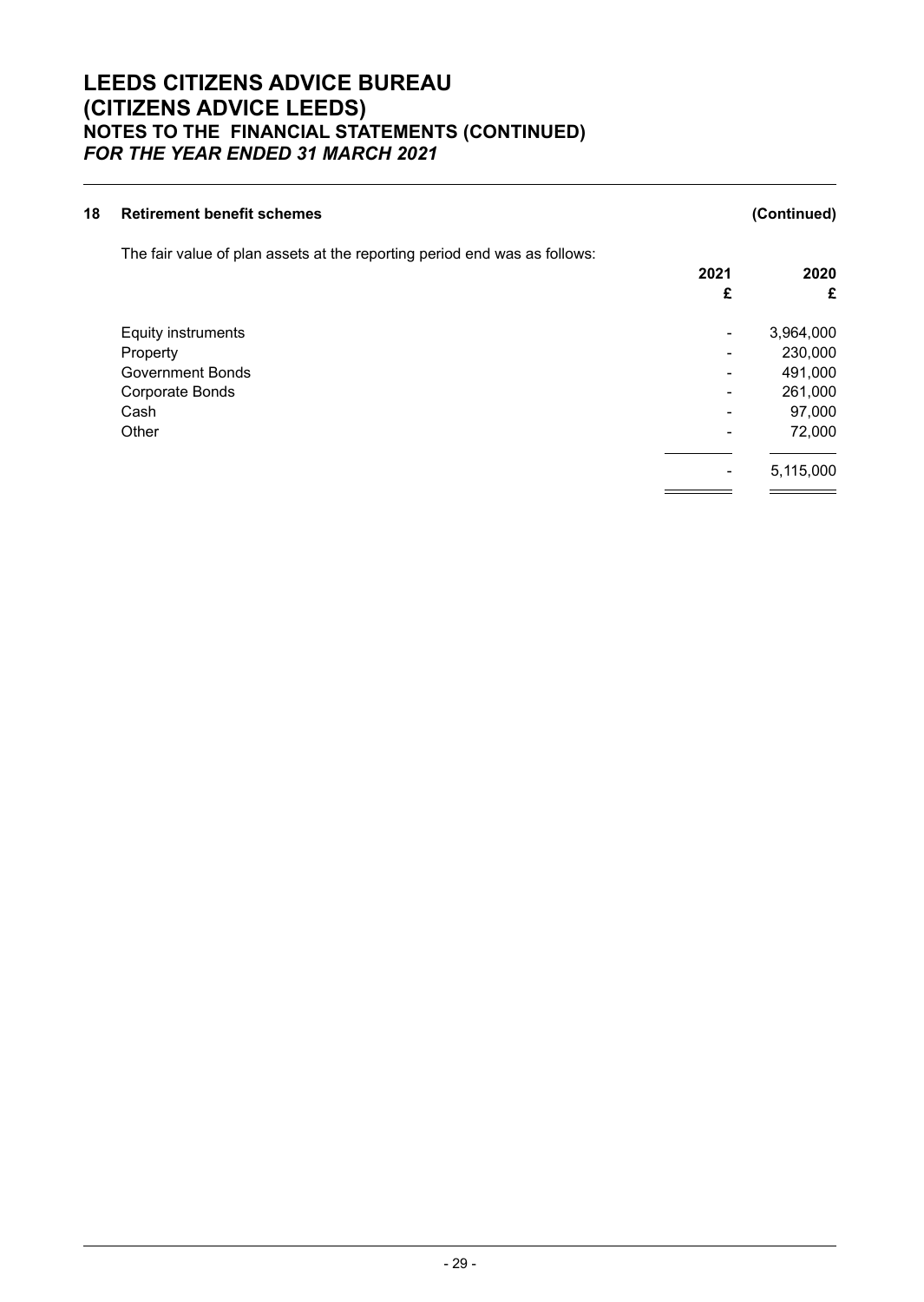## **19 Restricted funds**

The income funds of the charity include restricted funds comprising the following unexpended balances of donations and grants held on trust for specific purposes:

|                                        | <b>Movement in funds</b>                 |         |                                  |                   |
|----------------------------------------|------------------------------------------|---------|----------------------------------|-------------------|
| <b>Current year</b>                    | <b>Balance at 1</b><br><b>April 2020</b> |         | Income Expenditure Balance at 31 | <b>March 2021</b> |
|                                        | £                                        | £       | £                                | £                 |
| Money and Pensions Service             | 1.296                                    | 315,489 | (310, 806)                       | 5,979             |
| Northern Powergrid                     | 1.354                                    | 125,183 | (125, 183)                       | 1.354             |
| PensionWise                            | ۰                                        | 147.144 | (147, 144)                       |                   |
| MaPS Trainee                           | ۰                                        | 17,749  | (17, 749)                        |                   |
| Help to Claim                          | ۰                                        | 268,262 | (268,262)                        |                   |
| Day One Outreach service - Leeds Cares |                                          | 22,105  | (21,880)                         | 225               |
| Other restricted funds                 | 1,869                                    | 2,500   | (2,538)                          | 1,831             |
|                                        | 4,519                                    | 898,432 | (893,562)                        | 9,389             |
|                                        |                                          |         |                                  |                   |

Purposes of principal restricted funds:

#### **Money and Pensions Service**

Funding from the Money Advice Service to deliver debt advice. This is a restricted fund and the monies paid cover the project costs.

#### **Northern Powergrid**

This is a restricted grant from Northern Powergrid to combat fuel poverty through advice in the Yorkshire region.

#### **PensionWise**

A restricted grant from The Department of Work and Pensions to deliver pensions guidance to residents of Leeds and Bradford.

#### **MaPS - Trainee**

Funding to employ a trainee debt adviser to complete accredited MaPS training and provide debts advice sessions to members of the public.

#### **Help to Claim**

This is a restricted grant from the Department for Work and Pensions to provide a service in Leeds helping people to manage Universal Credit claims.

#### **Day One Outreach Service - Leeds Cares**

This is a restricted grant from Leeds Cares charity to provide advice to patients and families affected by major trauma.

#### **Other restricted funds**

This represents numerous immaterial pots of money received for specific restricted purposes.

#### **Irwin Mitchell**

This is a restricted grant from Irwin Mitchell to deliver benefits advice.

#### **LCC Social Inclusion Fund**

This is a restricted grant from Leeds City Council to develop a webchat advice service and deliver digital skills training.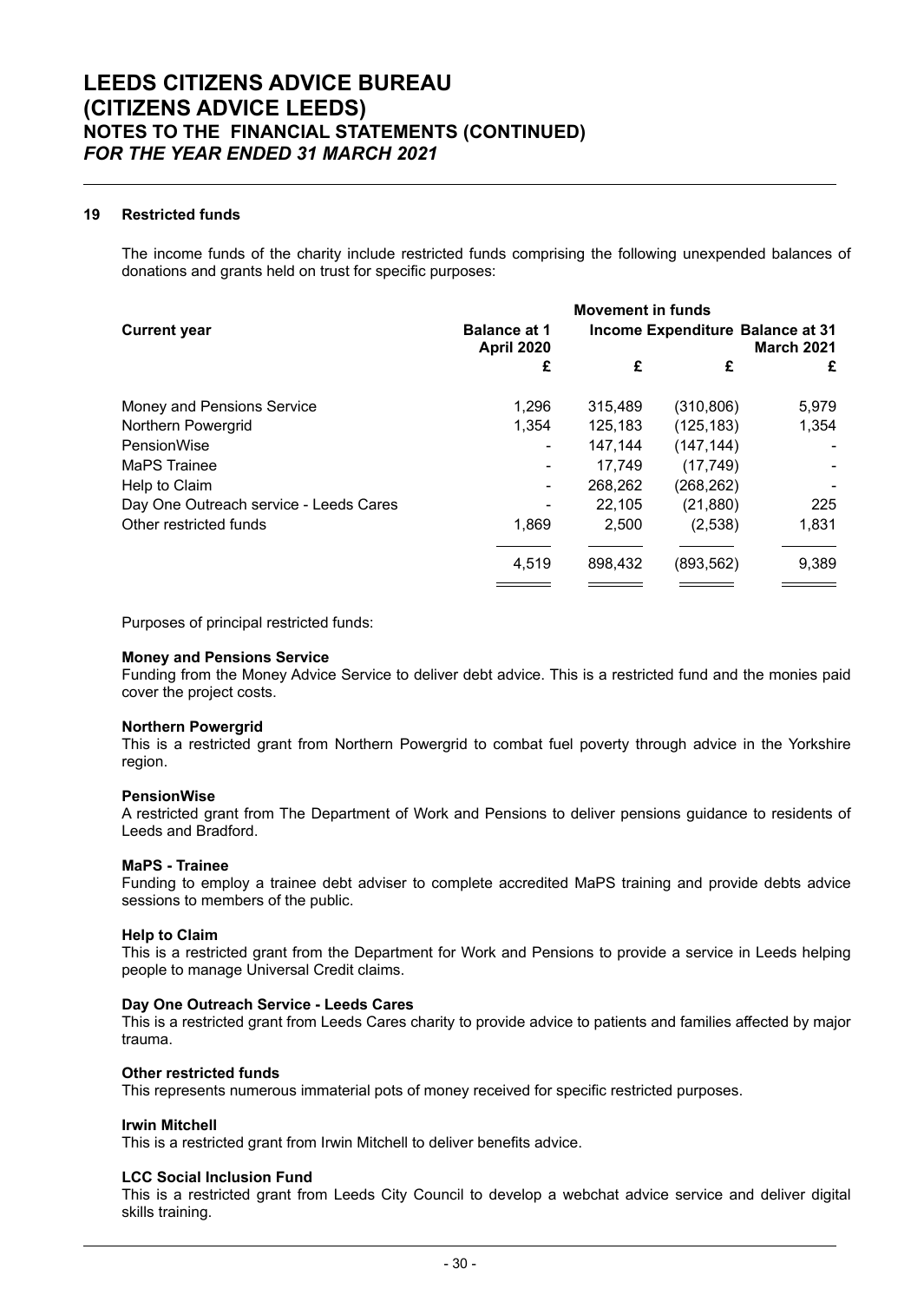## **19 Restricted funds (Continued)**

| Prior year                                 | <b>Balance at 1</b><br><b>April 2019</b> | <b>Movement in funds</b> | Income Expenditure Balance at 31<br><b>March 2020</b> |       |
|--------------------------------------------|------------------------------------------|--------------------------|-------------------------------------------------------|-------|
|                                            | £                                        | £                        | £                                                     | £     |
| Money Advice Service - Debt Advice Project | 1,370                                    | 312,192                  | (312, 266)                                            | 1,296 |
| Northern Powergrid                         | 1.354                                    | 86,784                   | (86, 784)                                             | 1,354 |
| PensionWise                                |                                          | 152,198                  | (152, 198)                                            | ۰     |
| Irwin Mitchell                             | 790                                      |                          | (790)                                                 |       |
| <b>LCC Social Inclusion Fund</b>           |                                          | 21,764                   | (21, 764)                                             |       |
| Help to Claim                              |                                          | 257,645                  | (257, 645)                                            |       |
| Day One Outreach service - Leeds Cares     |                                          | 21,640                   | (21, 640)                                             |       |
| Other restricted funds                     | 1,869                                    |                          |                                                       | 1,869 |
|                                            | 5,383                                    | 852,223                  | (853,087)                                             | 4,519 |

## **20 Analysis of net assets between funds**

|                                                       | <b>Unrestricted</b><br>funds<br>2021 | <b>Pension</b><br>reserve<br>2021 | <b>Restricted</b><br>funds<br>2021 | <b>Total</b><br>2021 |
|-------------------------------------------------------|--------------------------------------|-----------------------------------|------------------------------------|----------------------|
|                                                       | £                                    | £                                 | £                                  | £                    |
| Fund balances at 31 March 2021 are<br>represented by: |                                      |                                   |                                    |                      |
| Intangible fixed assets                               | 5,832                                |                                   |                                    | 5,832                |
| Tangible assets                                       | 175,805                              |                                   |                                    | 175,805              |
| Current assets/(liabilities)                          | 403,903                              |                                   | 9,389                              | 413,292              |
|                                                       | 585,540                              |                                   | 9,389                              | 594,929              |
|                                                       |                                      |                                   |                                    |                      |
|                                                       | <b>Unrestricted</b><br>funds         | <b>Pension</b><br>reserve         | <b>Restricted</b><br>funds         | <b>Total</b>         |
|                                                       | 2020                                 | 2020                              | 2020                               | 2020                 |
|                                                       | £                                    | £                                 | £                                  | £                    |
|                                                       |                                      |                                   |                                    |                      |
| Fund balances at 31 March 2020 are<br>represented by: |                                      |                                   |                                    |                      |
| Intangible fixed assets                               | 6,480                                |                                   |                                    | 6,480                |
| Tangible assets                                       | 68,172                               |                                   |                                    | 68,172               |
| Current assets/(liabilities)                          | 466,110                              |                                   | 4,519                              | 470,629              |
| Pension scheme liabilities                            |                                      | (2,854,000)                       | ۰                                  | (2,854,000)          |
|                                                       | 540,762                              | (2,854,000)                       | 4,519                              | (2,308,719)          |

#### **21 Operating lease commitments**

At the reporting end date the charity had outstanding commitments for future minimum lease payments under non-cancellable operating leases, which fall due as follows: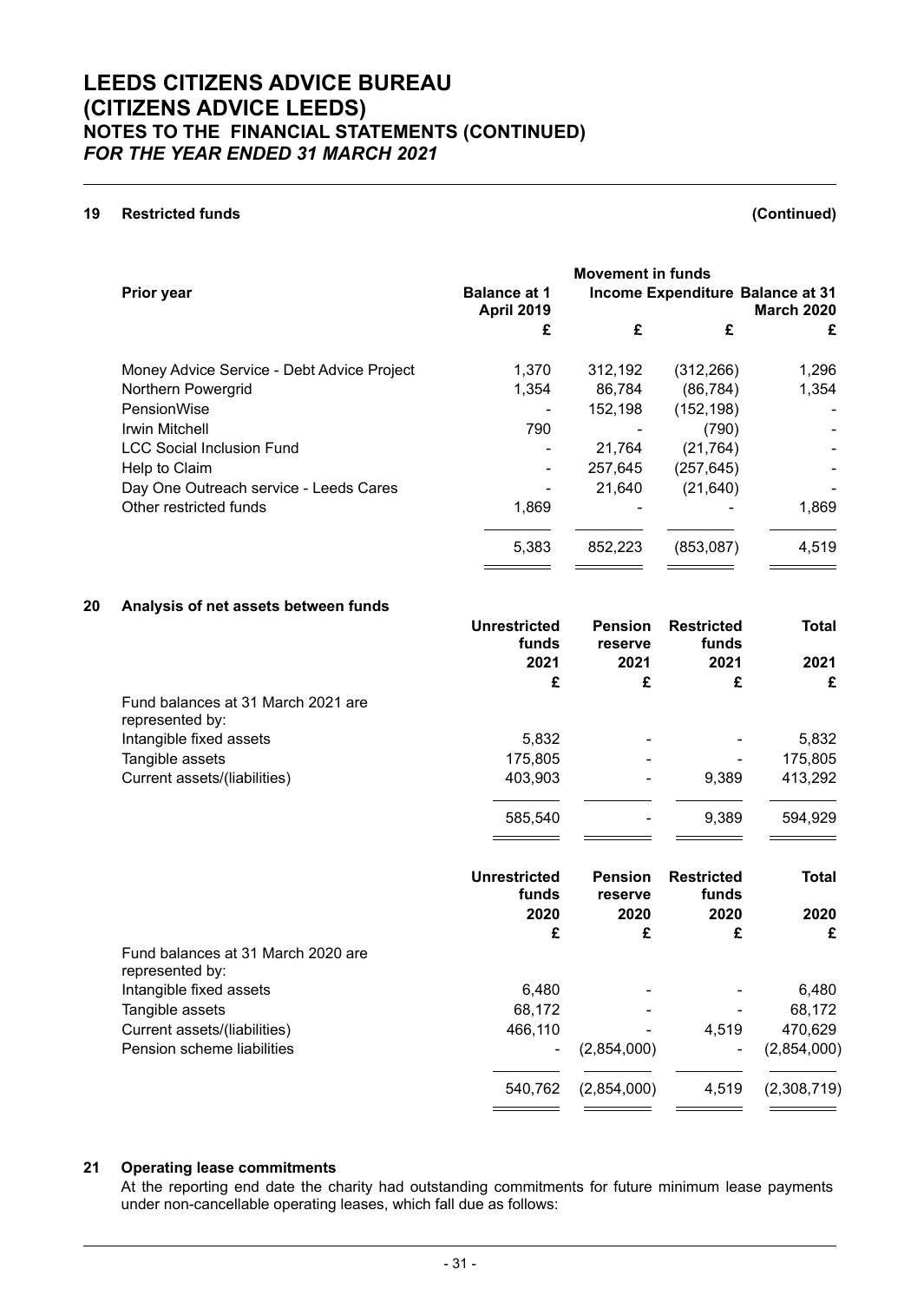| 21 | <b>Operating lease commitments</b> |         | (Continued) |
|----|------------------------------------|---------|-------------|
|    |                                    | 2021    | 2020        |
|    |                                    | £       | £           |
|    | Within one year                    | 94,623  | 38,955      |
|    | Between two and five years         | 290,687 | 361,308     |
|    | In over five years                 | 345,038 | 368,578     |
|    |                                    | 730,348 | 768,841     |
|    |                                    |         |             |

### **22 Capital commitments**

There were no capital commitments at 31 March 2021 (2020 - £107,232).

#### **23 Related party transactions**

There were no disclosable related party transactions during either this or the previous year.

#### **24 Events after the reporting date**

On 31 May 2021 the charity entered into a formal transfer agreement with Leeds City Council to transfer back the charity's share of the assets and liabilities of the West Yorkshire Pension Fund Scheme to Leeds City Council. As at 31 March 2021 discussions were ongoing but had been agreed in principle with Leeds City Council and all relevant employees and stakeholders had been consulted as necessary. As at 31 March 2021 the balance on withdrawal was in surplus and an exit valuation as at 31 May 2021 confirmed that there continued to be a surplus at the date of exit, hence no exit liability has been included within these financial statements in relation to the scheme.

Although a full actuarial valuation has been completed for the purposes of complying with the accounting requirements of the SORP the resultant liability of £4,044,000 has not been recognised as the exit post year is considered to be an adjusting post balance sheet event.

| 25 | <b>Cash generated from operations</b>                |              | 2021      | 2020       |
|----|------------------------------------------------------|--------------|-----------|------------|
|    |                                                      | <b>Notes</b> | £         | £          |
|    | Surplus for the year                                 |              | 268,648   | (304, 179) |
|    | Adjustments for:                                     |              |           |            |
|    | Investment income                                    |              | (3,020)   | (1,500)    |
|    | Depreciation and impairment of tangible fixed assets |              | 10.450    |            |
|    | Defined benefit scheme adjustments                   | 6            | (219,000) | 324,000    |
|    | Movements in working capital:                        |              |           |            |
|    | (Increase) in debtors                                |              | (10, 713) | (7,652)    |
|    | Increase/(decrease) in creditors                     |              | 13,537    | (25, 150)  |
|    | (Decrease)/increase in deferred income               |              | (15, 304) | 83,330     |
|    | Cash generated from operations                       |              | 44,598    | 68,849     |
|    |                                                      |              |           |            |